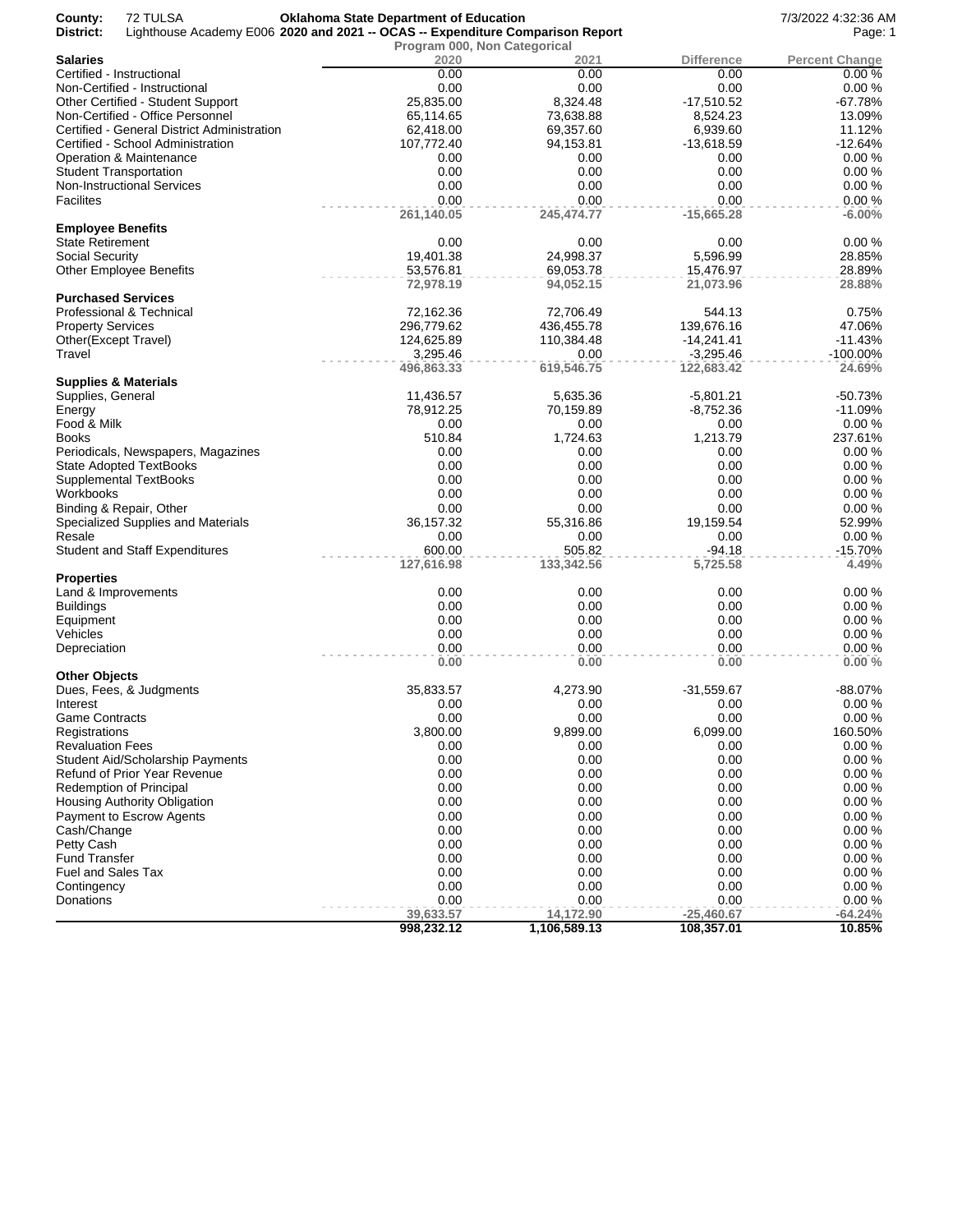| County:<br>District:      | 72 TULSA                                    | <b>Oklahoma State Department of Education</b><br>Lighthouse Academy E006 2020 and 2021 -- OCAS -- Expenditure Comparison Report |                                       |                   | 7/3/2022 4:32:36 AM<br>Page: 2 |
|---------------------------|---------------------------------------------|---------------------------------------------------------------------------------------------------------------------------------|---------------------------------------|-------------------|--------------------------------|
|                           |                                             |                                                                                                                                 | Program 100 & 270's, Regular Programs |                   |                                |
| <b>Salaries</b>           |                                             | 2020                                                                                                                            | 2021                                  | <b>Difference</b> | <b>Percent Change</b>          |
|                           | Certified - Instructional                   | 1,573,035.78                                                                                                                    | 1,525,458.49                          | $-47,577.29$      | $-3.02%$                       |
|                           | Non-Certified - Instructional               | 522,864.79                                                                                                                      | 384,668.79                            | -138,196.00       | $-26.43%$                      |
|                           | Other Certified - Student Support           | 0.00                                                                                                                            | 2,000.00                              | 2,000.00          | 0.00%                          |
|                           | Non-Certified - Office Personnel            | 0.00                                                                                                                            | 16,541.50                             | 16,541.50         | 0.00%                          |
|                           | Certified - General District Administration | 0.00                                                                                                                            | 0.00                                  | 0.00              | 0.00%                          |
|                           | Certified - School Administration           | 0.00                                                                                                                            | 0.00                                  | 0.00              | 0.00%                          |
|                           | Operation & Maintenance                     | 0.00<br>0.00                                                                                                                    | 0.00                                  | 0.00              | 0.00%<br>0.00%                 |
|                           | <b>Student Transportation</b>               | 0.00                                                                                                                            | 0.00<br>0.00                          | 0.00              | 0.00%                          |
|                           | <b>Non-Instructional Services</b>           | 0.00                                                                                                                            | 0.00                                  | 0.00<br>0.00      | 0.00%                          |
| Facilites                 |                                             | 2,095,900.57                                                                                                                    | 1,928,668.78                          | $-167,231.79$     | $-7.98%$                       |
| <b>Employee Benefits</b>  |                                             |                                                                                                                                 |                                       |                   |                                |
| <b>State Retirement</b>   |                                             | 7,736.10                                                                                                                        | 0.00                                  | $-7,736.10$       | $-100.00\%$                    |
| Social Security           |                                             | 157,448.14                                                                                                                      | 147, 154.64                           | $-10,293.50$      | $-6.54%$                       |
|                           | <b>Other Employee Benefits</b>              | 363,016.57                                                                                                                      | 366,540.88                            | 3,524.31          | 0.97%                          |
|                           |                                             | 528,200.81                                                                                                                      | 513,695.52                            | $-14,505.29$      | $-2.75%$                       |
|                           | <b>Purchased Services</b>                   |                                                                                                                                 |                                       |                   |                                |
|                           | Professional & Technical                    | 85,487.60                                                                                                                       | 4,000.00                              | $-81,487.60$      | -95.32%                        |
| <b>Property Services</b>  |                                             | 0.00                                                                                                                            | 0.00                                  | 0.00              | 0.00%                          |
| Other(Except Travel)      |                                             | 2,250.00                                                                                                                        | 0.00                                  | $-2,250.00$       | $-100.00\%$                    |
| Travel                    |                                             | 0.00                                                                                                                            | 0.00                                  | 0.00              | 0.00%                          |
|                           |                                             | 87,737.60                                                                                                                       | 4,000.00                              | $-83,737.60$      | $-95.44%$                      |
|                           | Supplies & Materials                        |                                                                                                                                 |                                       |                   |                                |
| Supplies, General         |                                             | 27,998.20                                                                                                                       | 2,358.03                              | $-25,640.17$      | $-91.58%$                      |
| Energy                    |                                             | 0.00                                                                                                                            | 0.00                                  | 0.00              | 0.00%                          |
| Food & Milk               |                                             | 0.00                                                                                                                            | 0.00                                  | 0.00              | 0.00%                          |
| Books                     |                                             | 13,654.25                                                                                                                       | 0.00                                  | $-13,654.25$      | $-100.00\%$                    |
|                           | Periodicals, Newspapers, Magazines          | 0.00                                                                                                                            | 0.00                                  | 0.00              | 0.00%                          |
|                           | State Adopted TextBooks                     | 135.80                                                                                                                          | 0.00                                  | $-135.80$         | $-100.00\%$                    |
|                           | Supplemental TextBooks                      | 0.00                                                                                                                            | 120.00                                | 120.00            | 0.00%                          |
| Workbooks                 |                                             | 0.00                                                                                                                            | 95.70                                 | 95.70             | 0.00%                          |
|                           | Binding & Repair, Other                     | 0.00                                                                                                                            | 0.00                                  | 0.00              | 0.00%                          |
|                           | Specialized Supplies and Materials          | 59,548.71                                                                                                                       | 73,332.71                             | 13,784.00         | 23.15%                         |
| Resale                    |                                             | 0.00                                                                                                                            | 0.00                                  | 0.00              | 0.00%                          |
|                           | <b>Student and Staff Expenditures</b>       | 0.00                                                                                                                            | 0.00                                  | 0.00              | 0.00%                          |
|                           |                                             | 101,336.96                                                                                                                      | 75,906.44                             | $-25,430.52$      | $-25.10%$                      |
| <b>Properties</b>         |                                             |                                                                                                                                 |                                       |                   |                                |
|                           | Land & Improvements                         | 0.00                                                                                                                            | 0.00                                  | 0.00              | 0.00%                          |
| <b>Buildings</b>          |                                             | 0.00                                                                                                                            | 0.00                                  | 0.00              | 0.00%                          |
| Equipment                 |                                             | 0.00                                                                                                                            | 0.00                                  | 0.00              | 0.00%                          |
| Vehicles                  |                                             | 0.00                                                                                                                            | 0.00                                  | 0.00              | 0.00%                          |
| Depreciation              |                                             | 0.00                                                                                                                            | 0.00                                  | 0.00              | 0.00%                          |
|                           |                                             | 0.00                                                                                                                            | 0.00                                  | 0.00              | 0.00%                          |
| <b>Other Objects</b>      |                                             |                                                                                                                                 |                                       |                   |                                |
|                           | Dues, Fees, & Judgments                     | 0.00                                                                                                                            | 0.00                                  | 0.00              | 0.00%                          |
| Interest                  |                                             | 0.00                                                                                                                            | 0.00                                  | 0.00              | 0.00%                          |
| <b>Game Contracts</b>     |                                             | 0.00                                                                                                                            | 0.00                                  | 0.00              | 0.00%                          |
| Registrations             |                                             | 0.00                                                                                                                            | 0.00                                  | 0.00              | 0.00%                          |
| <b>Revaluation Fees</b>   |                                             | 0.00                                                                                                                            | 0.00                                  | 0.00              | 0.00%                          |
|                           | <b>Student Aid/Scholarship Payments</b>     | 0.00                                                                                                                            | 0.00                                  | 0.00              | 0.00%                          |
|                           | Refund of Prior Year Revenue                | 0.00                                                                                                                            | 0.00                                  | 0.00              | 0.00%                          |
|                           | Redemption of Principal                     | 0.00                                                                                                                            | 0.00                                  | 0.00              | 0.00%                          |
|                           | Housing Authority Obligation                | 0.00                                                                                                                            | 0.00                                  | 0.00              | 0.00%                          |
|                           | Payment to Escrow Agents                    | 0.00                                                                                                                            | 0.00                                  | 0.00              | 0.00%                          |
| Cash/Change               |                                             | 0.00                                                                                                                            | 0.00                                  | 0.00              | 0.00%                          |
| Petty Cash                |                                             | 0.00                                                                                                                            | 0.00                                  | 0.00              | 0.00%                          |
| <b>Fund Transfer</b>      |                                             | 0.00                                                                                                                            | 0.00                                  | 0.00              | 0.00%                          |
| <b>Fuel and Sales Tax</b> |                                             | 0.00                                                                                                                            | 0.00                                  | 0.00              | 0.00%                          |
| Contingency               |                                             | 0.00                                                                                                                            | 0.00                                  | 0.00              | 0.00%                          |
| Donations                 |                                             | 0.00                                                                                                                            | 0.00                                  | 0.00              | 0.00%                          |
|                           |                                             | 0.00                                                                                                                            | 0.00                                  | 0.00              | 0.00%                          |
|                           |                                             | 2,813,175.94                                                                                                                    | 2,522,270.74                          | $-290,905.20$     | $-10.34%$                      |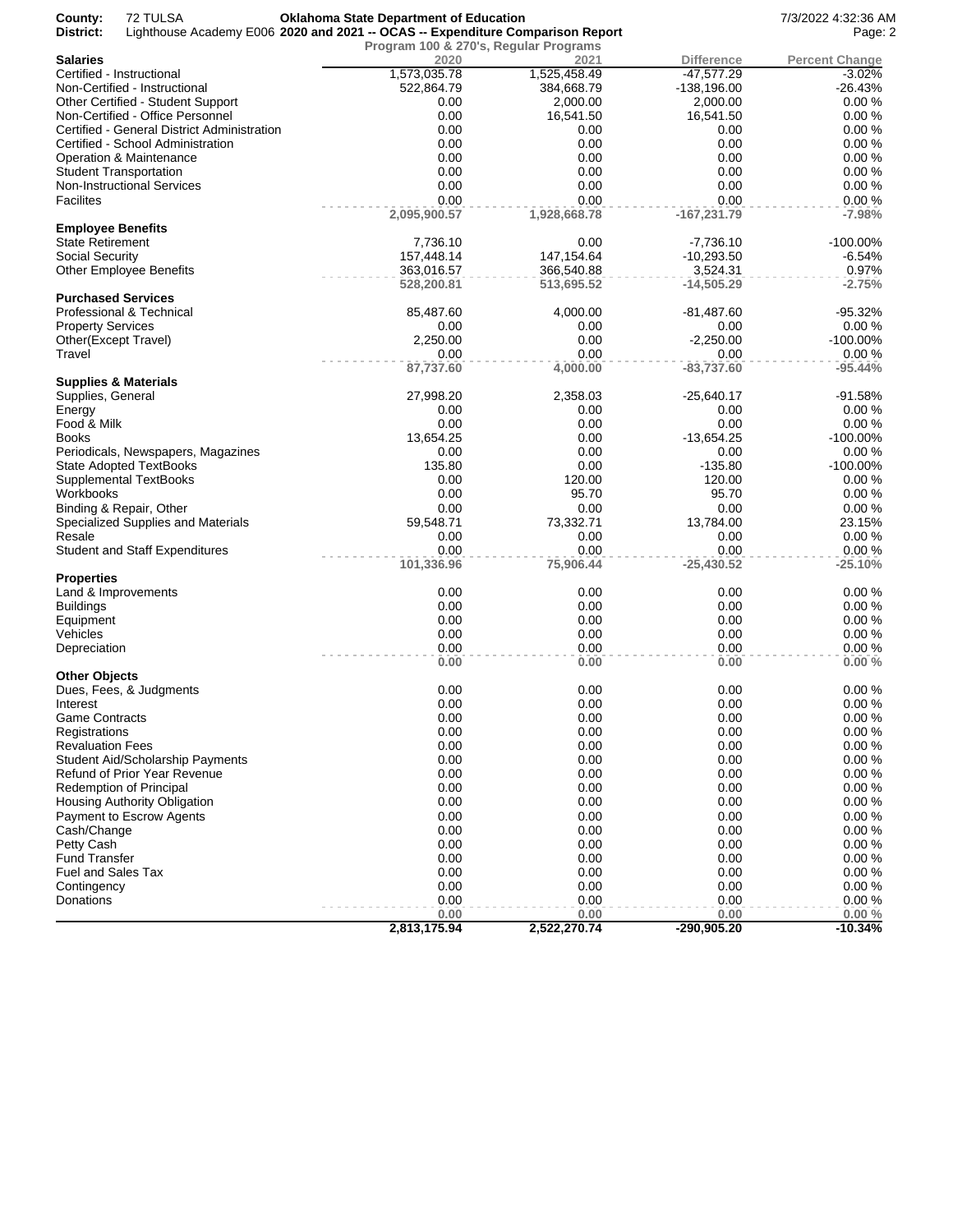| County:<br>District:     | 72 TULSA<br>Lighthouse Academy E006 2020 and 2021 -- OCAS -- Expenditure Comparison Report | <b>Oklahoma State Department of Education</b> |                        |                         | 7/3/2022 4:32:36 AM<br>Page: 3 |
|--------------------------|--------------------------------------------------------------------------------------------|-----------------------------------------------|------------------------|-------------------------|--------------------------------|
|                          |                                                                                            | <b>Program 239 Special Education</b>          |                        |                         |                                |
| <b>Salaries</b>          |                                                                                            | 2020                                          | 2021                   | <b>Difference</b>       | <b>Percent Change</b>          |
|                          | Certified - Instructional                                                                  | 159,650.00                                    | 123,385.00             | $-36,265.00$            | $-22.72%$                      |
|                          | Non-Certified - Instructional                                                              | 44,075.71                                     | 34,057.00              | $-10,018.71$            | $-22.73%$                      |
|                          | Other Certified - Student Support                                                          | 0.00                                          | 0.00                   | 0.00                    | 0.00%                          |
|                          | Non-Certified - Office Personnel                                                           | 0.00                                          | 0.00                   | 0.00                    | 0.00%                          |
|                          | Certified - General District Administration                                                | 0.00                                          | 0.00                   | 0.00                    | 0.00%                          |
|                          | Certified - School Administration                                                          | 57,937.55                                     | 66,118.56              | 8,181.01                | 14.12%                         |
|                          | Operation & Maintenance                                                                    | 0.00                                          | 0.00                   | 0.00                    | 0.00%                          |
|                          | <b>Student Transportation</b>                                                              | 0.00                                          | 0.00                   | 0.00                    | 0.00%                          |
| <b>Facilites</b>         | Non-Instructional Services                                                                 | 0.00<br>0.00                                  | 0.00<br>0.00           | 0.00<br>0.00            | 0.00%<br>0.00%                 |
|                          |                                                                                            | 261,663.26                                    | 223,560.56             | $-38,102.70$            | $-14.56%$                      |
| <b>Employee Benefits</b> |                                                                                            |                                               |                        |                         |                                |
| <b>State Retirement</b>  |                                                                                            | 0.00                                          | 0.00                   | 0.00                    | 0.00%                          |
| Social Security          |                                                                                            | 19,887.57                                     | 11,961.59              | $-7,925.98$             | $-39.85%$                      |
|                          | <b>Other Employee Benefits</b>                                                             | 10,653.82<br>30,541.39                        | 15,233.26<br>27,194.85 | 4,579.44<br>$-3,346.54$ | 42.98%<br>$-10.96%$            |
|                          | <b>Purchased Services</b>                                                                  |                                               |                        |                         |                                |
|                          | Professional & Technical                                                                   | 65,078.02                                     | 84,178.31              | 19,100.29               | 29.35%                         |
| <b>Property Services</b> |                                                                                            | 0.00                                          | 0.00                   | 0.00                    | 0.00%                          |
|                          | Other(Except Travel)                                                                       | 0.00                                          | 0.00                   | 0.00                    | 0.00%                          |
| Travel                   |                                                                                            | 0.00                                          | 0.00                   | 0.00                    | 0.00%                          |
|                          |                                                                                            | 65,078.02                                     | 84,178.31              | 19,100.29               | 29.35%                         |
| Supplies, General        | <b>Supplies &amp; Materials</b>                                                            | 9,066.80                                      | 6,200.45               | $-2,866.35$             | $-31.61%$                      |
| Energy                   |                                                                                            | 0.00                                          | 0.00                   | 0.00                    | 0.00%                          |
| Food & Milk              |                                                                                            | 0.00                                          | 0.00                   | 0.00                    | 0.00%                          |
| <b>Books</b>             |                                                                                            | 1,684.33                                      | 0.00                   | $-1,684.33$             | $-100.00\%$                    |
|                          | Periodicals, Newspapers, Magazines                                                         | 0.00                                          | 0.00                   | 0.00                    | 0.00%                          |
|                          | <b>State Adopted TextBooks</b>                                                             | 0.00                                          | 0.00                   | 0.00                    | 0.00%                          |
|                          | Supplemental TextBooks                                                                     | 0.00                                          | 0.00                   | 0.00                    | 0.00%                          |
| Workbooks                |                                                                                            | 0.00                                          | 0.00                   | 0.00                    | 0.00%                          |
|                          | Binding & Repair, Other                                                                    | 0.00                                          | 0.00                   | 0.00                    | 0.00%                          |
|                          | Specialized Supplies and Materials                                                         | 0.00                                          | 19,180.00              | 19,180.00               | 0.00%                          |
| Resale                   |                                                                                            | 0.00                                          | 0.00                   | 0.00                    | 0.00%                          |
|                          | <b>Student and Staff Expenditures</b>                                                      | 0.00                                          | 0.00                   | 0.00                    | 0.00%                          |
| <b>Properties</b>        |                                                                                            | 10,751.13                                     | 25,380.45              | 14,629.32               | 136.07%                        |
|                          | Land & Improvements                                                                        | 0.00                                          | 0.00                   | 0.00                    | 0.00%                          |
| <b>Buildings</b>         |                                                                                            | 0.00                                          | 0.00                   | 0.00                    | 0.00%                          |
| Equipment                |                                                                                            | 0.00                                          | 0.00                   | 0.00                    | 0.00%                          |
| Vehicles                 |                                                                                            | 0.00                                          | 0.00                   | 0.00                    | 0.00%                          |
| Depreciation             |                                                                                            | 0.00                                          | 0.00                   | 0.00                    | 0.00%                          |
|                          |                                                                                            | 0.00                                          | 0.00                   | 0.00                    | 0.00%                          |
| <b>Other Objects</b>     | Dues, Fees, & Judgments                                                                    | 0.00                                          | 0.00                   | 0.00                    | 0.00%                          |
| Interest                 |                                                                                            | 0.00                                          | 0.00                   | 0.00                    | 0.00%                          |
| <b>Game Contracts</b>    |                                                                                            | 0.00                                          | 0.00                   | 0.00                    | 0.00%                          |
| Registrations            |                                                                                            | 0.00                                          | 0.00                   | 0.00                    | 0.00%                          |
| <b>Revaluation Fees</b>  |                                                                                            | 0.00                                          | 0.00                   | 0.00                    | 0.00%                          |
|                          | <b>Student Aid/Scholarship Payments</b>                                                    | 0.00                                          | 0.00                   | 0.00                    | 0.00%                          |
|                          | Refund of Prior Year Revenue                                                               | 0.00                                          | 0.00                   | 0.00                    | 0.00%                          |
|                          | Redemption of Principal                                                                    | 0.00                                          | 0.00                   | 0.00                    | 0.00%                          |
|                          | Housing Authority Obligation                                                               | 0.00                                          | 0.00                   | 0.00                    | 0.00%                          |
|                          | Payment to Escrow Agents                                                                   | 0.00                                          | 0.00                   | 0.00                    | 0.00%                          |
| Cash/Change              |                                                                                            | 0.00                                          | 0.00                   | 0.00                    | 0.00%                          |
| Petty Cash               |                                                                                            | 0.00                                          | 0.00                   | 0.00                    | 0.00%                          |
| <b>Fund Transfer</b>     |                                                                                            | 0.00                                          | 0.00                   | 0.00                    | 0.00%                          |
| Fuel and Sales Tax       |                                                                                            | 0.00                                          | 0.00                   | 0.00                    | 0.00%                          |
| Contingency              |                                                                                            | 0.00                                          | 0.00                   | 0.00                    | 0.00%                          |
| Donations                |                                                                                            | 0.00                                          | 0.00                   | 0.00                    | 0.00 %                         |
|                          |                                                                                            | 0.00                                          | 0.00                   | 0.00                    | 0.00%                          |
|                          |                                                                                            | 368,033.80                                    | 360,314.17             | $-7,719.63$             | $-2.10%$                       |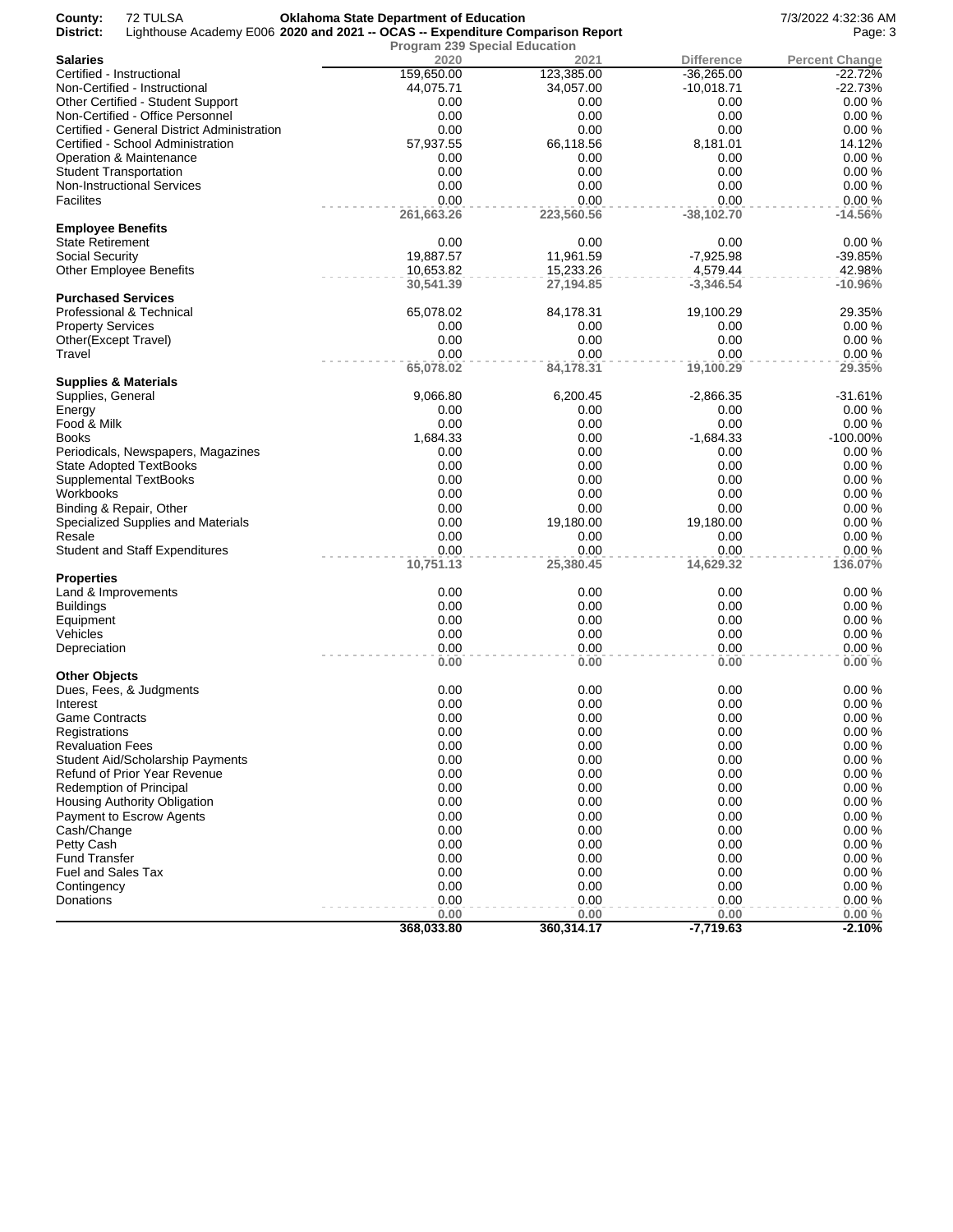| County:                  | 72 TULSA                                    | <b>Oklahoma State Department of Education</b>                                  |           |                   | 7/3/2022 4:32:36 AM   |
|--------------------------|---------------------------------------------|--------------------------------------------------------------------------------|-----------|-------------------|-----------------------|
| District:                |                                             | Lighthouse Academy E006 2020 and 2021 -- OCAS -- Expenditure Comparison Report |           |                   | Page: 4               |
|                          |                                             | Program 251, Gifted Program                                                    |           |                   |                       |
| <b>Salaries</b>          |                                             | 2020                                                                           | 2021      | <b>Difference</b> | <b>Percent Change</b> |
|                          | Certified - Instructional                   | 54,426.37                                                                      | 49,380.65 | $-5,045.72$       | $-9.27%$              |
|                          | Non-Certified - Instructional               | 0.00                                                                           | 0.00      | 0.00              | 0.00%                 |
|                          | Other Certified - Student Support           | 0.00                                                                           | 0.00      | 0.00              | 0.00%                 |
|                          | Non-Certified - Office Personnel            | 0.00                                                                           | 0.00      | 0.00              | 0.00%                 |
|                          | Certified - General District Administration | 0.00                                                                           | 0.00      | 0.00              | 0.00%                 |
|                          | Certified - School Administration           | 0.00                                                                           | 0.00      | 0.00              | 0.00%                 |
|                          | Operation & Maintenance                     | 0.00                                                                           | 0.00      | 0.00              | 0.00%                 |
|                          | <b>Student Transportation</b>               | 0.00                                                                           | 0.00      | 0.00              | 0.00%                 |
|                          | <b>Non-Instructional Services</b>           | 0.00                                                                           | 0.00      | 0.00              | 0.00%                 |
| Facilites                |                                             | 0.00                                                                           | 0.00      | 0.00              | 0.00%                 |
|                          |                                             | 54,426.37                                                                      | 49,380.65 | $-5,045.72$       | $-9.27%$              |
| <b>Employee Benefits</b> |                                             |                                                                                |           |                   |                       |
| <b>State Retirement</b>  |                                             | 0.00                                                                           | 0.00      | 0.00              | 0.00%                 |
| <b>Social Security</b>   |                                             | 4,039.63                                                                       | 1,309.35  | $-2,730.28$       | $-67.59%$             |
|                          | <b>Other Employee Benefits</b>              | 572.50                                                                         | 0.00      | $-572.50$         | -100.00%              |
|                          |                                             | 4,612.13                                                                       | 1,309.35  | $-3,302.78$       | $-71.61%$             |
|                          | <b>Purchased Services</b>                   |                                                                                |           |                   |                       |
|                          | Professional & Technical                    | 0.00                                                                           | 0.00      | 0.00              | 0.00%                 |
| <b>Property Services</b> |                                             | 0.00                                                                           | 0.00      | 0.00              | 0.00%                 |
|                          | Other(Except Travel)                        | 0.00                                                                           | 0.00      | 0.00              | 0.00%                 |
| Travel                   |                                             | 0.00                                                                           | 0.00      | 0.00              | 0.00%                 |
|                          |                                             | 0.00                                                                           | 0.00      | 0.00              | 0.00%                 |
|                          | <b>Supplies &amp; Materials</b>             |                                                                                |           |                   |                       |
| Supplies, General        |                                             | 0.00                                                                           | 0.00      | 0.00              | 0.00%                 |
| Energy                   |                                             | 0.00                                                                           | 0.00      | 0.00              | 0.00%                 |
| Food & Milk              |                                             | 0.00                                                                           | 0.00      | 0.00              | 0.00%                 |
| Books                    |                                             | 0.00                                                                           | 0.00      | 0.00              | 0.00%                 |
|                          | Periodicals, Newspapers, Magazines          | 0.00                                                                           | 0.00      | 0.00              | 0.00%                 |
|                          | <b>State Adopted TextBooks</b>              | 0.00                                                                           | 0.00      | 0.00              | 0.00%                 |
|                          | <b>Supplemental TextBooks</b>               | 0.00                                                                           | 0.00      | 0.00              | 0.00%                 |
| Workbooks                |                                             | 0.00                                                                           | 0.00      | 0.00              | 0.00%                 |
|                          | Binding & Repair, Other                     | 0.00                                                                           | 0.00      | 0.00              | 0.00%                 |
|                          | Specialized Supplies and Materials          | 0.00                                                                           | 0.00      | 0.00              | 0.00%                 |
| Resale                   |                                             | 0.00                                                                           | 0.00      | 0.00              | 0.00%                 |
|                          | <b>Student and Staff Expenditures</b>       | 0.00                                                                           | 0.00      | 0.00              | 0.00%                 |
|                          |                                             | 0.00                                                                           | 0.00      | 0.00              | 0.00%                 |
| <b>Properties</b>        |                                             |                                                                                |           |                   |                       |
|                          | Land & Improvements                         | 0.00                                                                           | 0.00      | 0.00              | 0.00%                 |
| <b>Buildings</b>         |                                             | 0.00                                                                           | 0.00      | 0.00              | 0.00%                 |
| Equipment                |                                             | 0.00                                                                           | 0.00      | 0.00              | 0.00%                 |
| Vehicles                 |                                             | 0.00                                                                           | 0.00      | 0.00              | 0.00%                 |
| Depreciation             |                                             | 0.00                                                                           | 0.00      | 0.00              | 0.00%                 |
|                          |                                             | 0.00                                                                           | 0.00      | 0.00              | 0.00%                 |
| <b>Other Objects</b>     |                                             |                                                                                |           |                   |                       |
|                          | Dues, Fees, & Judgments                     | 0.00                                                                           | 0.00      | 0.00              | 0.00%                 |
| Interest                 |                                             | 0.00                                                                           | 0.00      | 0.00              | 0.00%                 |
| <b>Game Contracts</b>    |                                             | 0.00                                                                           | 0.00      | 0.00              | 0.00%                 |
| Registrations            |                                             | 225.00                                                                         | 0.00      | $-225.00$         | $-100.00\%$           |
| <b>Revaluation Fees</b>  |                                             | 0.00                                                                           | 0.00      | 0.00              | 0.00%                 |
|                          | <b>Student Aid/Scholarship Payments</b>     | 0.00                                                                           | 0.00      | 0.00              | 0.00%                 |
|                          | Refund of Prior Year Revenue                | 0.00                                                                           | 0.00      | 0.00              | 0.00%                 |
|                          | Redemption of Principal                     | 0.00                                                                           | 0.00      | 0.00              | 0.00%                 |
|                          | Housing Authority Obligation                | 0.00                                                                           | 0.00      | 0.00              | 0.00%                 |
|                          | Payment to Escrow Agents                    | 0.00                                                                           | 0.00      | 0.00              | 0.00%                 |
| Cash/Change              |                                             | 0.00                                                                           | 0.00      | 0.00              | 0.00%                 |
| Petty Cash               |                                             | 0.00                                                                           | 0.00      | 0.00              | 0.00%                 |
| <b>Fund Transfer</b>     |                                             | 0.00                                                                           | 0.00      | 0.00              | 0.00%                 |
| Fuel and Sales Tax       |                                             | 0.00                                                                           | 0.00      | 0.00              | 0.00%                 |
| Contingency              |                                             | 0.00                                                                           | 0.00      | 0.00              | 0.00%                 |
| Donations                |                                             | 0.00                                                                           | 0.00      | 0.00              | 0.00%                 |
|                          |                                             | 225.00                                                                         | 0.00      | $-225.00$         | $-100.00\%$           |
|                          |                                             | 59,263.50                                                                      | 50,690.00 | $-8,573.50$       | $-14.47%$             |
|                          |                                             |                                                                                |           |                   |                       |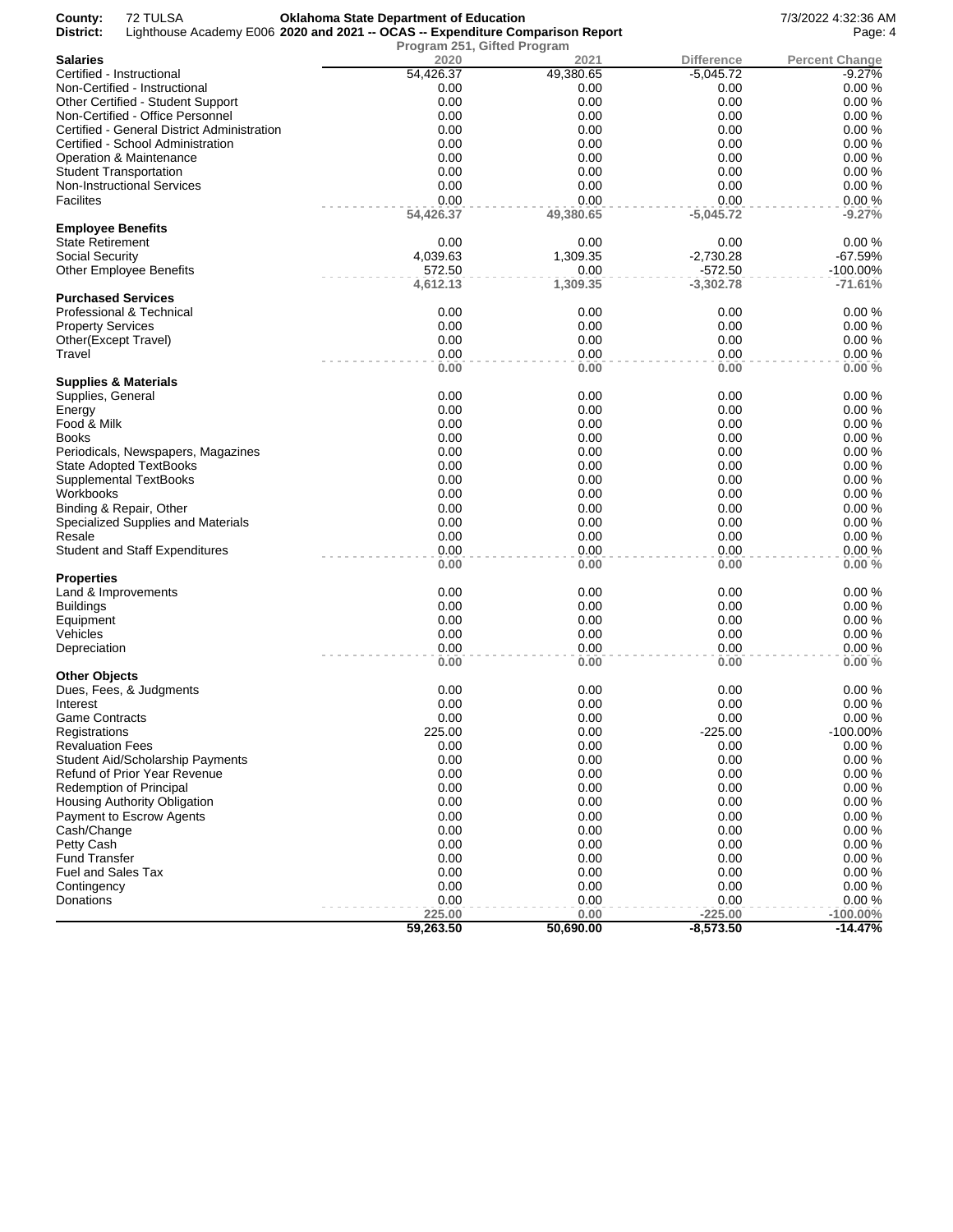| County:<br>District:     | 72 TULSA<br>Lighthouse Academy E006 2020 and 2021 -- OCAS -- Expenditure Comparison Report | <b>Oklahoma State Department of Education</b> |              |              | 7/3/2022 4:32:36 AM<br>Page: 5 |
|--------------------------|--------------------------------------------------------------------------------------------|-----------------------------------------------|--------------|--------------|--------------------------------|
| <b>Salaries</b>          |                                                                                            | Program 252, Advanced Placement<br>2020       | 2021         | Difference   | <b>Percent Change</b>          |
|                          | Certified - Instructional                                                                  | 0.00                                          | 0.00         | 0.00         | 0.00%                          |
|                          | Non-Certified - Instructional                                                              | 0.00                                          | 0.00         | 0.00         | 0.00%                          |
|                          | Other Certified - Student Support                                                          | 0.00                                          | 0.00         | 0.00         | 0.00%                          |
|                          | Non-Certified - Office Personnel                                                           | 0.00                                          | 0.00         | 0.00         | 0.00%                          |
|                          | Certified - General District Administration                                                | 0.00                                          | 0.00         | 0.00         | 0.00%                          |
|                          | Certified - School Administration                                                          | 0.00                                          | 0.00         | 0.00         | 0.00%                          |
|                          | Operation & Maintenance                                                                    | 0.00                                          | 0.00         | 0.00         | 0.00%                          |
|                          |                                                                                            |                                               |              |              |                                |
|                          | <b>Student Transportation</b>                                                              | 0.00                                          | 0.00         | 0.00         | 0.00%                          |
|                          | <b>Non-Instructional Services</b>                                                          | 0.00                                          | 0.00         | 0.00         | 0.00%                          |
| <b>Facilites</b>         |                                                                                            | 0.00<br>0.00                                  | 0.00<br>0.00 | 0.00<br>0.00 | 0.00%<br>0.00%                 |
| <b>Employee Benefits</b> |                                                                                            |                                               |              |              |                                |
| <b>State Retirement</b>  |                                                                                            | 0.00                                          | 0.00         | 0.00         | 0.00%                          |
| Social Security          |                                                                                            | 0.00                                          | 0.00         | 0.00         | 0.00%                          |
|                          | <b>Other Employee Benefits</b>                                                             | 0.00                                          | 0.00         | 0.00         | 0.00%                          |
|                          |                                                                                            | 0.00                                          | 0.00         | 0.00         | 0.00%                          |
|                          | <b>Purchased Services</b>                                                                  |                                               |              |              |                                |
|                          | Professional & Technical                                                                   | 0.00                                          | 0.00         | 0.00         | 0.00%                          |
| <b>Property Services</b> |                                                                                            | 0.00                                          | 0.00         | 0.00         | 0.00%                          |
|                          | Other(Except Travel)                                                                       | 0.00                                          | 0.00         | 0.00         | 0.00%                          |
| Travel                   |                                                                                            | 0.00                                          | 0.00         | 0.00         | 0.00%                          |
|                          | Supplies & Materials                                                                       | 0.00                                          | 0.00         | 0.00         | 0.00%                          |
| Supplies, General        |                                                                                            | 0.00                                          | 0.00         | 0.00         | 0.00%                          |
| Energy                   |                                                                                            | 0.00                                          | 0.00         | 0.00         | 0.00%                          |
| Food & Milk              |                                                                                            | 0.00                                          | 0.00         | 0.00         | 0.00%                          |
| <b>Books</b>             |                                                                                            | 0.00                                          | 0.00         | 0.00         | 0.00%                          |
|                          | Periodicals, Newspapers, Magazines                                                         | 0.00                                          | 0.00         | 0.00         | 0.00%                          |
|                          | <b>State Adopted TextBooks</b>                                                             | 0.00                                          | 0.00         | 0.00         | 0.00%                          |
|                          | <b>Supplemental TextBooks</b>                                                              | 0.00                                          | 0.00         | 0.00         | 0.00%                          |
| Workbooks                |                                                                                            | 0.00                                          | 0.00         | 0.00         | 0.00%                          |
|                          | Binding & Repair, Other                                                                    | 0.00                                          | 0.00         | 0.00         | 0.00%                          |
|                          | Specialized Supplies and Materials                                                         | 0.00                                          | 0.00         | 0.00         | 0.00%                          |
| Resale                   |                                                                                            | 0.00                                          | 0.00         | 0.00         | 0.00%                          |
|                          | <b>Student and Staff Expenditures</b>                                                      | 0.00                                          | 0.00         | 0.00         | 0.00%                          |
|                          |                                                                                            | 0.00                                          | 0.00         | 0.00         | 0.00%                          |
| Properties               |                                                                                            |                                               |              |              |                                |
|                          | Land & Improvements                                                                        | 0.00                                          | 0.00         | 0.00         | 0.00%                          |
| <b>Buildings</b>         |                                                                                            | 0.00                                          | 0.00         | 0.00         | 0.00%                          |
| Equipment                |                                                                                            | 0.00                                          | 0.00         | 0.00         | 0.00%                          |
| Vehicles                 |                                                                                            | 0.00                                          | 0.00         | 0.00         | 0.00%                          |
| Depreciation             |                                                                                            | 0.00                                          | 0.00         | 0.00         | 0.00%                          |
|                          |                                                                                            | 0.00                                          | 0.00         | 0.00         | 0.00%                          |
| Other Objects            |                                                                                            | 0.00                                          | 0.00         | 0.00         |                                |
|                          | Dues, Fees, & Judgments                                                                    | 0.00                                          |              | 0.00         | 0.00%<br>0.00%                 |
| Interest                 |                                                                                            |                                               | 0.00         |              |                                |
| Game Contracts           |                                                                                            | 0.00                                          | 0.00         | 0.00         | 0.00%<br>0.00%                 |
| Registrations            |                                                                                            | 0.00                                          | 0.00         | 0.00         |                                |
| <b>Revaluation Fees</b>  |                                                                                            | 0.00                                          | 0.00         | 0.00         | 0.00%                          |
|                          | Student Aid/Scholarship Payments                                                           | 0.00                                          | 0.00         | 0.00         | 0.00%                          |
|                          | Refund of Prior Year Revenue                                                               | 0.00                                          | 0.00         | 0.00         | 0.00%                          |
|                          | <b>Redemption of Principal</b>                                                             | 0.00                                          | 0.00         | 0.00         | 0.00%                          |
|                          | Housing Authority Obligation                                                               | 0.00                                          | 0.00         | 0.00         | 0.00%                          |
|                          | Payment to Escrow Agents                                                                   | 0.00                                          | 0.00         | 0.00         | 0.00%                          |
| Cash/Change              |                                                                                            | 0.00                                          | 0.00         | 0.00         | 0.00%                          |
| Petty Cash               |                                                                                            | 0.00                                          | 0.00         | 0.00         | 0.00%                          |
| <b>Fund Transfer</b>     |                                                                                            | 0.00                                          | 0.00         | 0.00         | 0.00%                          |
| Fuel and Sales Tax       |                                                                                            | 0.00                                          | 0.00         | 0.00         | 0.00%                          |
| Contingency              |                                                                                            | 0.00                                          | 0.00         | 0.00         | 0.00%                          |
| Donations                |                                                                                            | 0.00                                          | 0.00         | 0.00         | 0.00%                          |
|                          |                                                                                            | 0.00                                          | 0.00         | 0.00         | 0.00%                          |
|                          |                                                                                            | 0.00                                          | 0.00         | 0.00         | 0.00%                          |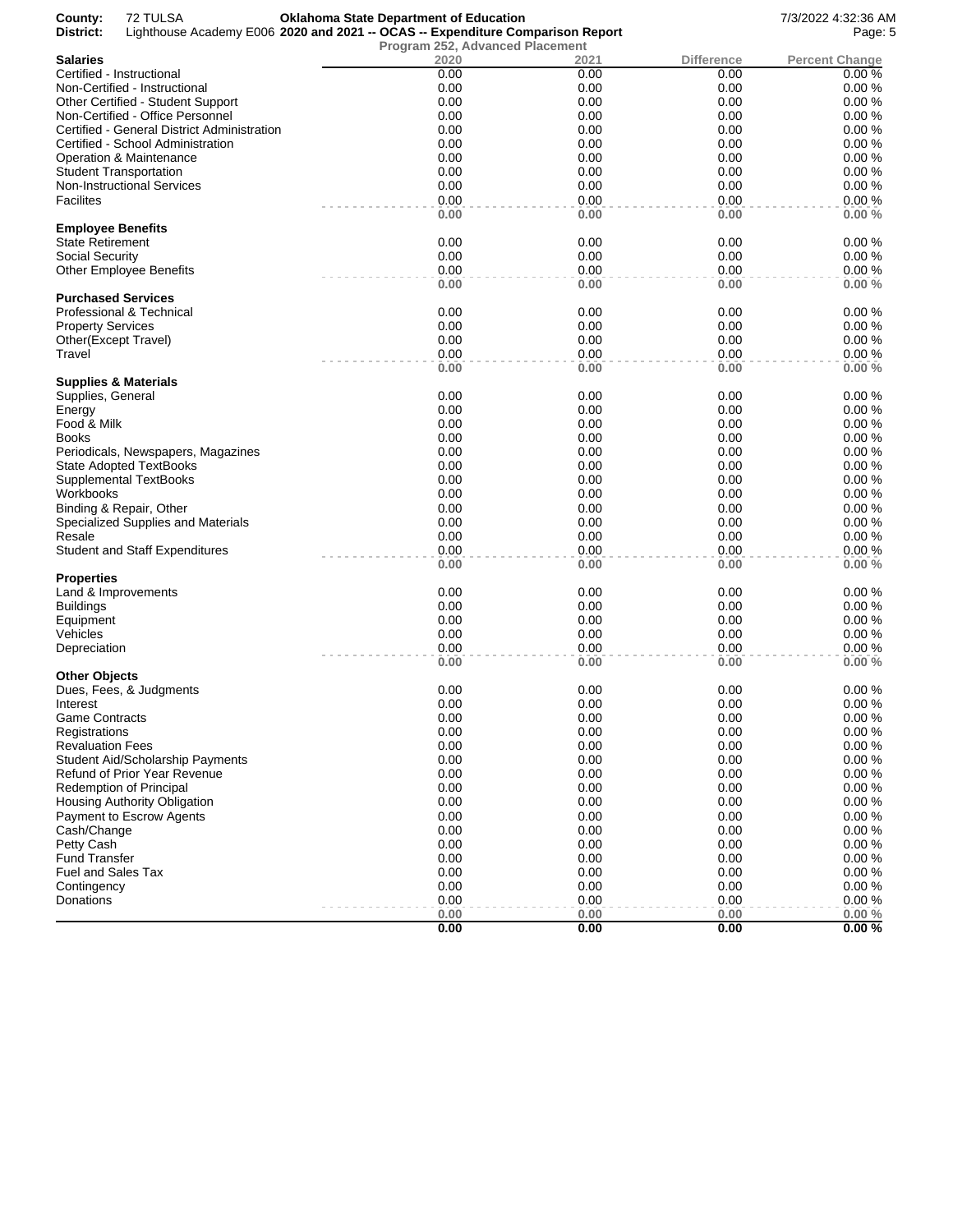| County:<br>District:            | 72 TULSA<br>Lighthouse Academy E006 2020 and 2021 -- OCAS -- Expenditure Comparison Report | <b>Oklahoma State Department of Education</b> |              |                   | 7/3/2022 4:32:36 AM<br>Page: 6 |
|---------------------------------|--------------------------------------------------------------------------------------------|-----------------------------------------------|--------------|-------------------|--------------------------------|
|                                 |                                                                                            | <b>Program 300 Vocational Education</b>       |              |                   |                                |
| <b>Salaries</b>                 |                                                                                            | 2020                                          | 2021         | <b>Difference</b> | <b>Percent Change</b>          |
|                                 | Certified - Instructional                                                                  | 0.00                                          | 0.00         | 0.00              | 0.00%                          |
|                                 | Non-Certified - Instructional                                                              | 0.00                                          | 0.00         | 0.00              | 0.00%                          |
|                                 | Other Certified - Student Support                                                          | 0.00                                          | 0.00         | 0.00              | 0.00%                          |
|                                 | Non-Certified - Office Personnel                                                           | 0.00                                          | 0.00         | 0.00              | 0.00%                          |
|                                 | Certified - General District Administration                                                | 0.00                                          | 0.00         | 0.00              | 0.00%                          |
|                                 | Certified - School Administration                                                          | 0.00                                          | 0.00         | 0.00              | 0.00%                          |
|                                 | <b>Operation &amp; Maintenance</b>                                                         | 0.00                                          | 0.00         | 0.00              | 0.00%                          |
|                                 | <b>Student Transportation</b>                                                              | 0.00                                          | 0.00         | 0.00              | 0.00%                          |
|                                 | <b>Non-Instructional Services</b>                                                          | 0.00                                          | 0.00         | 0.00              | 0.00%                          |
| Facilites                       |                                                                                            | 0.00                                          | 0.00         | 0.00              | 0.00%                          |
|                                 |                                                                                            | 0.00                                          | 0.00         | 0.00              | 0.00%                          |
| <b>Employee Benefits</b>        |                                                                                            |                                               |              |                   |                                |
| <b>State Retirement</b>         |                                                                                            | 0.00                                          | 0.00         | 0.00              | 0.00%                          |
| <b>Social Security</b>          |                                                                                            | 0.00                                          | 0.00         | 0.00              | 0.00%                          |
|                                 | <b>Other Employee Benefits</b>                                                             | 0.00                                          | 0.00         | 0.00              | 0.00%                          |
|                                 |                                                                                            | 0.00                                          | 0.00         | 0.00              | 0.00%                          |
|                                 | <b>Purchased Services</b>                                                                  |                                               |              |                   |                                |
|                                 | Professional & Technical                                                                   | 0.00                                          | 0.00         | 0.00              | 0.00%                          |
| <b>Property Services</b>        |                                                                                            | 0.00                                          | 0.00         | 0.00              | 0.00%                          |
|                                 | Other(Except Travel)                                                                       | 0.00                                          | 0.00         | 0.00              | 0.00%                          |
| Travel                          |                                                                                            | 0.00                                          | 0.00         | 0.00              | 0.00%                          |
|                                 |                                                                                            | 0.00                                          | 0.00         | 0.00              | 0.00%                          |
|                                 | Supplies & Materials                                                                       |                                               |              |                   |                                |
| Supplies, General               |                                                                                            | 0.00                                          | 0.00         | 0.00              | 0.00%                          |
| Energy                          |                                                                                            | 0.00                                          | 0.00         | 0.00              | 0.00%                          |
| Food & Milk                     |                                                                                            | 0.00                                          | 0.00         | 0.00              | 0.00%                          |
| <b>Books</b>                    |                                                                                            | 0.00                                          | 0.00         | 0.00              | 0.00%                          |
|                                 | Periodicals, Newspapers, Magazines                                                         | 0.00                                          | 0.00         | 0.00              | 0.00%                          |
|                                 | <b>State Adopted TextBooks</b>                                                             | 0.00                                          | 0.00         | 0.00              | 0.00%                          |
|                                 | <b>Supplemental TextBooks</b>                                                              | 0.00                                          | 0.00         | 0.00              | 0.00%                          |
| Workbooks                       |                                                                                            | 0.00                                          | 0.00         | 0.00              | 0.00%                          |
|                                 | Binding & Repair, Other                                                                    | 0.00                                          | 0.00         | 0.00              | 0.00%                          |
|                                 | Specialized Supplies and Materials                                                         | 0.00                                          | 0.00         | 0.00              | 0.00%                          |
| Resale                          |                                                                                            | 0.00                                          | 0.00         | 0.00              | 0.00%                          |
|                                 | <b>Student and Staff Expenditures</b>                                                      | 0.00                                          | 0.00         | 0.00              | 0.00%                          |
|                                 |                                                                                            | 0.00                                          | 0.00         | 0.00              | 0.00%                          |
| <b>Properties</b>               |                                                                                            |                                               |              |                   |                                |
|                                 | Land & Improvements                                                                        | 0.00                                          | 0.00         | 0.00              | 0.00%                          |
| <b>Buildings</b>                |                                                                                            | 0.00                                          | 0.00         | 0.00              | 0.00%                          |
| Equipment                       |                                                                                            | 0.00                                          | 0.00         | 0.00              | 0.00%                          |
| Vehicles                        |                                                                                            | 0.00<br>0.00                                  | 0.00         | 0.00              | 0.00%                          |
| Depreciation                    |                                                                                            |                                               | 0.00<br>0.00 | 0.00<br>0.00      | 0.00%<br>0.00%                 |
| <b>Other Objects</b>            |                                                                                            | 0.00                                          |              |                   |                                |
|                                 | Dues, Fees, & Judgments                                                                    | 0.00                                          | 0.00         | 0.00              | 0.00%                          |
|                                 |                                                                                            | 0.00                                          | 0.00         | 0.00              | 0.00%                          |
| Interest                        |                                                                                            | 0.00                                          |              |                   | 0.00%                          |
| Game Contracts<br>Registrations |                                                                                            | 0.00                                          | 0.00<br>0.00 | 0.00<br>0.00      | 0.00%                          |
|                                 |                                                                                            |                                               |              |                   |                                |
| <b>Revaluation Fees</b>         |                                                                                            | 0.00                                          | 0.00         | 0.00              | 0.00%                          |
|                                 | <b>Student Aid/Scholarship Payments</b>                                                    | 0.00                                          | 0.00         | 0.00              | 0.00%                          |
|                                 | Refund of Prior Year Revenue                                                               | 0.00                                          | 0.00         | 0.00              | 0.00%                          |
|                                 | Redemption of Principal                                                                    | 0.00                                          | 0.00         | 0.00              | 0.00%                          |
|                                 | Housing Authority Obligation                                                               | 0.00                                          | 0.00         | 0.00              | 0.00%                          |
|                                 | Payment to Escrow Agents                                                                   | 0.00                                          | 0.00         | 0.00              | 0.00%                          |
| Cash/Change                     |                                                                                            | 0.00                                          | 0.00         | 0.00              | 0.00%                          |
| Petty Cash                      |                                                                                            | 0.00                                          | 0.00         | 0.00              | 0.00%                          |
| <b>Fund Transfer</b>            |                                                                                            | 0.00                                          | 0.00         | 0.00              | 0.00%                          |
| <b>Fuel and Sales Tax</b>       |                                                                                            | 0.00                                          | 0.00         | 0.00              | 0.00%                          |
| Contingency                     |                                                                                            | 0.00                                          | 0.00         | 0.00              | 0.00%                          |
| Donations                       |                                                                                            | 0.00                                          | 0.00         | 0.00              | 0.00%                          |
|                                 |                                                                                            | 0.00                                          | 0.00         | 0.00              | 0.00%                          |
|                                 |                                                                                            | 0.00                                          | 0.00         | 0.00              | 0.00%                          |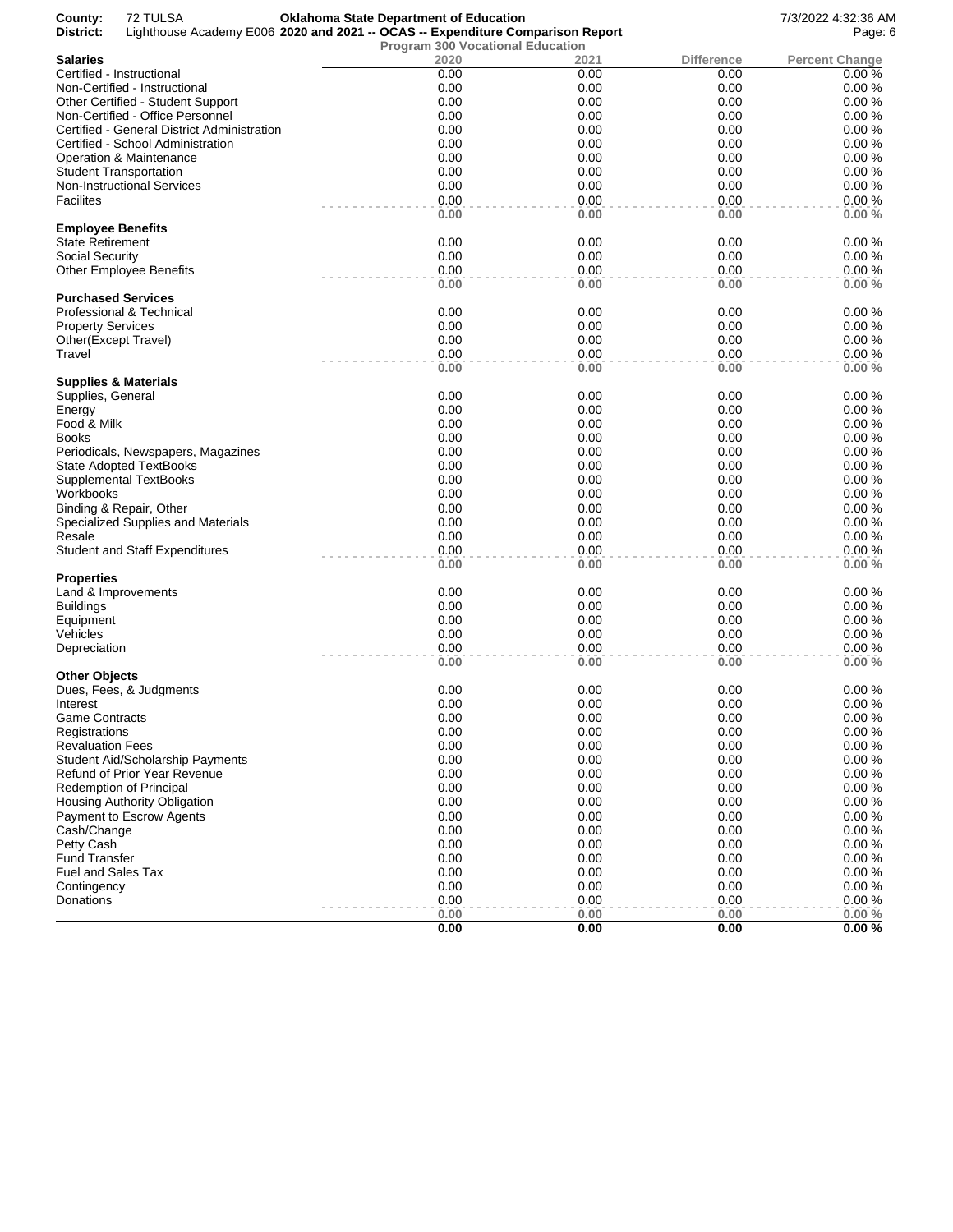| County:<br>District:     | 72 TULSA<br>Lighthouse Academy E006 2020 and 2021 -- OCAS -- Expenditure Comparison Report | <b>Oklahoma State Department of Education</b> |                    |                    | 7/3/2022 4:32:36 AM<br>Page: 7 |
|--------------------------|--------------------------------------------------------------------------------------------|-----------------------------------------------|--------------------|--------------------|--------------------------------|
|                          |                                                                                            | Program 400, Except 430, Special Needs        |                    |                    |                                |
| <b>Salaries</b>          |                                                                                            | 2020                                          | 2021               | <b>Difference</b>  | <b>Percent Change</b>          |
|                          | Certified - Instructional                                                                  | 0.00                                          | 75,377.32          | 75,377.32          | 0.00%                          |
|                          | Non-Certified - Instructional                                                              | 0.00                                          | 0.00               | 0.00               | 0.00%                          |
|                          | Other Certified - Student Support                                                          | 162,760.61                                    | 129,683.00         | $-33,077.61$       | $-20.32%$                      |
|                          | Non-Certified - Office Personnel                                                           | 91,001.00                                     | 127,166.33         | 36,165.33          | 39.74%                         |
|                          | Certified - General District Administration                                                | 0.00                                          | 0.00               | 0.00               | 0.00%                          |
|                          | Certified - School Administration                                                          | 0.00                                          | 21,750.03          | 21,750.03          | 0.00%                          |
|                          | Operation & Maintenance                                                                    | 0.00                                          | 0.00               | 0.00               | 0.00%                          |
|                          | <b>Student Transportation</b>                                                              | 0.00                                          | 0.00               | 0.00               | 0.00%                          |
|                          | Non-Instructional Services                                                                 | 0.00                                          | 0.00               | 0.00               | 0.00%                          |
| <b>Facilites</b>         |                                                                                            | 0.00<br>253,761.61                            | 0.00<br>353,976.68 | 0.00<br>100,215.07 | 0.00%<br>39.49%                |
| <b>Employee Benefits</b> |                                                                                            |                                               |                    |                    |                                |
| <b>State Retirement</b>  |                                                                                            | 0.00                                          | 0.00               | 0.00               | 0.00%                          |
| <b>Social Security</b>   |                                                                                            | 18,158.28                                     | 21,393.32          | 3,235.04           | 17.82%                         |
|                          | <b>Other Employee Benefits</b>                                                             | 17,898.58                                     | 19,551.18          | 1,652.60           | 9.23%                          |
|                          |                                                                                            | 36,056.86                                     | 40,944.50          | 4,887.64           | 13.56%                         |
|                          | <b>Purchased Services</b>                                                                  |                                               |                    |                    |                                |
|                          | Professional & Technical                                                                   | 0.00                                          | 0.00               | 0.00               | 0.00%                          |
| <b>Property Services</b> |                                                                                            | 0.00                                          | 0.00               | 0.00               | 0.00%                          |
|                          | Other(Except Travel)                                                                       | 0.00                                          | 0.00               | 0.00               | 0.00%                          |
| Travel                   |                                                                                            | 0.00<br>0.00                                  | 0.00<br>0.00       | 0.00<br>0.00       | 0.00%<br>0.00%                 |
|                          | <b>Supplies &amp; Materials</b>                                                            |                                               |                    |                    |                                |
| Supplies, General        |                                                                                            | 0.00                                          | 1,350.00           | 1,350.00           | 0.00%                          |
| Energy                   |                                                                                            | 0.00                                          | 0.00               | 0.00               | 0.00%                          |
| Food & Milk              |                                                                                            | 0.00                                          | 0.00               | 0.00               | 0.00%                          |
| Books                    |                                                                                            | 0.00                                          | 0.00               | 0.00               | 0.00%                          |
|                          | Periodicals, Newspapers, Magazines                                                         | 0.00                                          | 0.00               | 0.00               | 0.00%                          |
|                          | <b>State Adopted TextBooks</b>                                                             | 0.00                                          | 0.00               | 0.00               | 0.00%                          |
|                          | Supplemental TextBooks                                                                     | 0.00                                          | 0.00               | 0.00               | 0.00%                          |
| Workbooks                |                                                                                            | 0.00                                          | 0.00               | 0.00               | 0.00%                          |
|                          | Binding & Repair, Other                                                                    | 0.00                                          | 0.00               | 0.00               | 0.00%                          |
|                          | Specialized Supplies and Materials                                                         | 0.00                                          | 93,547.80          | 93,547.80          | 0.00%                          |
| Resale                   |                                                                                            | 0.00                                          | 0.00               | 0.00               | 0.00%                          |
|                          | <b>Student and Staff Expenditures</b>                                                      | 0.00<br>0.00                                  | 0.00<br>94,897.80  | 0.00<br>94,897.80  | 0.00%<br>0.00%                 |
| <b>Properties</b>        |                                                                                            |                                               |                    |                    |                                |
|                          | Land & Improvements                                                                        | 0.00                                          | 0.00               | 0.00               | 0.00%                          |
| <b>Buildings</b>         |                                                                                            | 0.00                                          | 0.00               | 0.00               | 0.00%                          |
| Equipment                |                                                                                            | 0.00                                          | 0.00               | 0.00               | 0.00%                          |
| Vehicles                 |                                                                                            | 0.00                                          | 0.00               | 0.00               | 0.00%                          |
| Depreciation             |                                                                                            | 0.00                                          | 0.00               | 0.00               | 0.00%                          |
|                          |                                                                                            | 0.00                                          | 0.00               | 0.00               | 0.00%                          |
| <b>Other Objects</b>     | Dues, Fees, & Judgments                                                                    | 0.00                                          | 0.00               | 0.00               | 0.00%                          |
| Interest                 |                                                                                            | 0.00                                          | 0.00               | 0.00               | 0.00%                          |
| <b>Game Contracts</b>    |                                                                                            | 0.00                                          | 0.00               | 0.00               | 0.00%                          |
| Registrations            |                                                                                            | 0.00                                          | 0.00               | 0.00               | 0.00%                          |
| <b>Revaluation Fees</b>  |                                                                                            | 0.00                                          | 0.00               | 0.00               | 0.00%                          |
|                          | <b>Student Aid/Scholarship Payments</b>                                                    | 0.00                                          | 0.00               | 0.00               | 0.00%                          |
|                          | <b>Refund of Prior Year Revenue</b>                                                        | 0.00                                          | 0.00               | 0.00               | 0.00%                          |
|                          | Redemption of Principal                                                                    | 0.00                                          | 0.00               | 0.00               | 0.00%                          |
|                          | Housing Authority Obligation                                                               | 0.00                                          | 0.00               | 0.00               | 0.00%                          |
|                          | <b>Payment to Escrow Agents</b>                                                            | 0.00                                          | 0.00               | 0.00               | 0.00%                          |
| Cash/Change              |                                                                                            | 0.00                                          | 0.00               | 0.00               | 0.00%                          |
| Petty Cash               |                                                                                            | 0.00                                          | 0.00               | 0.00               | 0.00%                          |
| <b>Fund Transfer</b>     |                                                                                            | 0.00                                          | 0.00               | 0.00               | 0.00%                          |
| Fuel and Sales Tax       |                                                                                            | 0.00                                          | 0.00               | 0.00               | 0.00%                          |
| Contingency              |                                                                                            | 0.00                                          | 0.00               | 0.00               | 0.00%                          |
| Donations                |                                                                                            | 0.00                                          | 0.00               | 0.00               | 0.00%                          |
|                          |                                                                                            | 0.00                                          | 0.00               | 0.00               | 0.00%                          |
|                          |                                                                                            | 289,818.47                                    | 489,818.98         | 200,000.51         | 69.01%                         |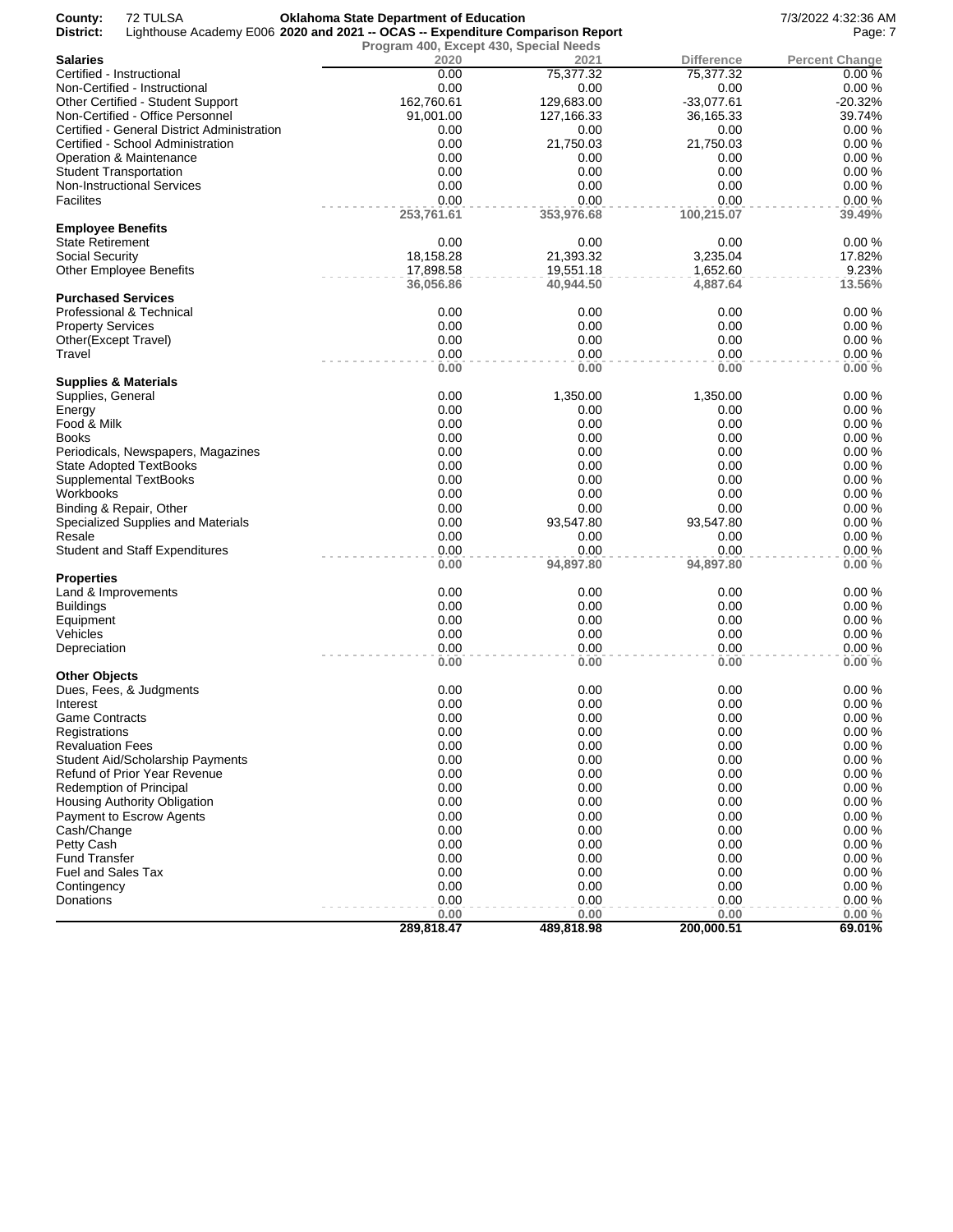| 72 TULSA<br>County:<br>District:            | <b>Oklahoma State Department of Education</b><br>Lighthouse Academy E006 2020 and 2021 -- OCAS -- Expenditure Comparison Report |              |              | 7/3/2022 4:32:36 AM<br>Page: 8 |
|---------------------------------------------|---------------------------------------------------------------------------------------------------------------------------------|--------------|--------------|--------------------------------|
|                                             | <b>Program 430, Alternative Education</b>                                                                                       |              |              |                                |
| <b>Salaries</b>                             | 2020                                                                                                                            | 2021         | Difference   | <b>Percent Change</b>          |
| Certified - Instructional                   | 0.00                                                                                                                            | 0.00         | 0.00         | 0.00%                          |
| Non-Certified - Instructional               | 0.00                                                                                                                            | 0.00         | 0.00         | 0.00%                          |
| Other Certified - Student Support           | 0.00                                                                                                                            | 0.00         | 0.00         | 0.00%                          |
| Non-Certified - Office Personnel            | 0.00                                                                                                                            | 0.00         | 0.00         | 0.00%                          |
| Certified - General District Administration | 0.00                                                                                                                            | 0.00         | 0.00         | 0.00%                          |
| Certified - School Administration           | 0.00                                                                                                                            | 0.00         | 0.00         | 0.00%                          |
| Operation & Maintenance                     | 0.00                                                                                                                            | 0.00         | 0.00         | 0.00%                          |
| <b>Student Transportation</b>               | 0.00                                                                                                                            | 0.00         | 0.00         | 0.00%                          |
| <b>Non-Instructional Services</b>           | 0.00                                                                                                                            | 0.00         | 0.00         | 0.00%                          |
| Facilites                                   | 0.00                                                                                                                            | 0.00         | 0.00         | 0.00%                          |
| <b>Employee Benefits</b>                    | 0.00                                                                                                                            | 0.00         | 0.00         | 0.00%                          |
| <b>State Retirement</b>                     | 0.00                                                                                                                            | 0.00         | 0.00         | 0.00%                          |
| Social Security                             | 0.00                                                                                                                            | 0.00         | 0.00         | 0.00%                          |
| <b>Other Employee Benefits</b>              | 0.00                                                                                                                            | 0.00         | 0.00         | 0.00%                          |
|                                             | 0.00                                                                                                                            | 0.00         | 0.00         | 0.00%                          |
| <b>Purchased Services</b>                   |                                                                                                                                 |              |              |                                |
| Professional & Technical                    | 0.00                                                                                                                            | 0.00         | 0.00         | 0.00%                          |
| <b>Property Services</b>                    | 0.00                                                                                                                            | 0.00         | 0.00         | 0.00%                          |
| Other(Except Travel)                        | 0.00                                                                                                                            | 0.00         | 0.00         | 0.00%                          |
| Travel                                      | 0.00                                                                                                                            | 0.00         | 0.00         | 0.00%                          |
|                                             | 0.00                                                                                                                            | 0.00         | 0.00         | 0.00%                          |
| Supplies & Materials                        |                                                                                                                                 |              |              |                                |
| Supplies, General                           | 0.00                                                                                                                            | 0.00         | 0.00         | 0.00%                          |
| Energy                                      | 0.00                                                                                                                            | 0.00         | 0.00         | 0.00%                          |
| Food & Milk                                 | 0.00                                                                                                                            | 0.00         | 0.00         | 0.00%                          |
| <b>Books</b>                                | 0.00                                                                                                                            | 0.00         | 0.00         | 0.00%                          |
| Periodicals, Newspapers, Magazines          | 0.00                                                                                                                            | 0.00         | 0.00         | 0.00%                          |
| <b>State Adopted TextBooks</b>              | 0.00                                                                                                                            | 0.00         | 0.00         | 0.00%                          |
| <b>Supplemental TextBooks</b>               | 0.00                                                                                                                            | 0.00         | 0.00         | 0.00%                          |
| Workbooks                                   | 0.00                                                                                                                            | 0.00         | 0.00         | 0.00%                          |
| Binding & Repair, Other                     | 0.00                                                                                                                            | 0.00         | 0.00         | 0.00%                          |
| Specialized Supplies and Materials          | 0.00                                                                                                                            | 0.00         | 0.00         | 0.00%                          |
| Resale                                      | 0.00                                                                                                                            | 0.00         | 0.00         | 0.00%                          |
| <b>Student and Staff Expenditures</b>       | 0.00                                                                                                                            | 0.00         | 0.00         | 0.00%                          |
|                                             | 0.00                                                                                                                            | 0.00         | 0.00         | 0.00%                          |
| Properties                                  | 0.00                                                                                                                            |              |              |                                |
| Land & Improvements                         |                                                                                                                                 | 0.00         | 0.00         | 0.00%                          |
| <b>Buildings</b>                            | 0.00                                                                                                                            | 0.00         | 0.00         | 0.00%                          |
| Equipment                                   | 0.00                                                                                                                            | 0.00         | 0.00         | 0.00%                          |
| Vehicles                                    | 0.00<br>0.00                                                                                                                    | 0.00<br>0.00 | 0.00<br>0.00 | 0.00%<br>0.00%                 |
| Depreciation                                | 0.00                                                                                                                            | 0.00         | 0.00         | 0.00%                          |
| Other Objects                               |                                                                                                                                 |              |              |                                |
| Dues, Fees, & Judgments                     | 0.00                                                                                                                            | 0.00         | 0.00         | 0.00%                          |
| Interest                                    | 0.00                                                                                                                            | 0.00         | 0.00         | 0.00%                          |
| Game Contracts                              | 0.00                                                                                                                            | 0.00         | 0.00         | 0.00%                          |
| Registrations                               | 0.00                                                                                                                            | 0.00         | 0.00         | 0.00%                          |
| <b>Revaluation Fees</b>                     | 0.00                                                                                                                            | 0.00         | 0.00         | 0.00%                          |
| <b>Student Aid/Scholarship Payments</b>     | 0.00                                                                                                                            | 0.00         | 0.00         | 0.00%                          |
| Refund of Prior Year Revenue                | 0.00                                                                                                                            | 0.00         | 0.00         | 0.00%                          |
| Redemption of Principal                     | 0.00                                                                                                                            | 0.00         | 0.00         | 0.00%                          |
| Housing Authority Obligation                | 0.00                                                                                                                            | 0.00         | 0.00         | 0.00%                          |
| Payment to Escrow Agents                    | 0.00                                                                                                                            | 0.00         | 0.00         | 0.00%                          |
| Cash/Change                                 | 0.00                                                                                                                            | 0.00         | 0.00         | 0.00%                          |
| Petty Cash                                  | 0.00                                                                                                                            | 0.00         | 0.00         | 0.00%                          |
| <b>Fund Transfer</b>                        | 0.00                                                                                                                            | 0.00         | 0.00         | 0.00%                          |
| Fuel and Sales Tax                          | 0.00                                                                                                                            | 0.00         | 0.00         | 0.00%                          |
| Contingency                                 | 0.00                                                                                                                            | 0.00         | 0.00         | 0.00%                          |
| Donations                                   | 0.00                                                                                                                            | 0.00         | 0.00         | 0.00%                          |
|                                             | 0.00                                                                                                                            | 0.00         | 0.00         | $0.00 \%$                      |
|                                             | 0.00                                                                                                                            | 0.00         | 0.00         | 0.00%                          |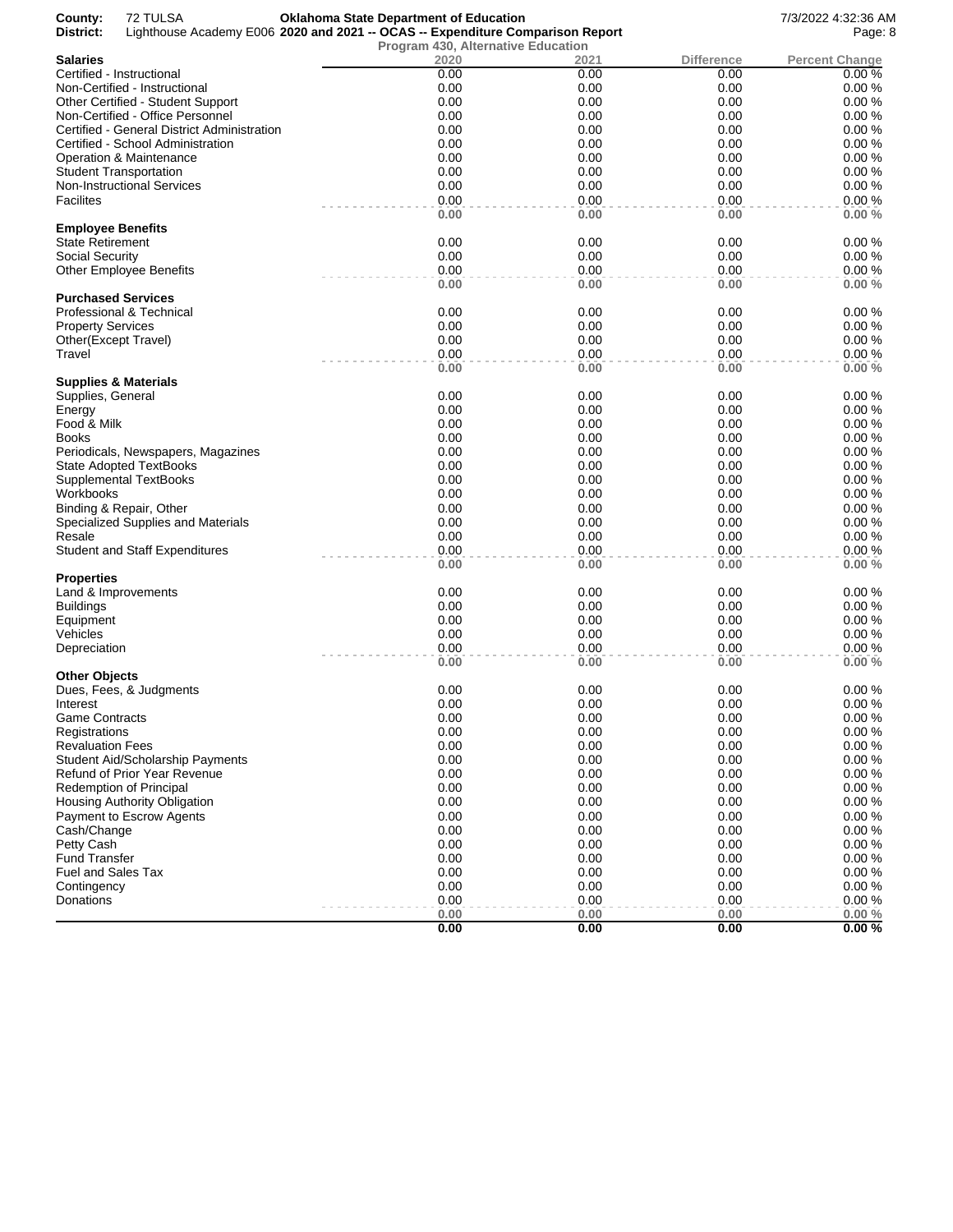| County:<br>72 TULSA<br>District:            | <b>Oklahoma State Department of Education</b><br>Lighthouse Academy E006 2020 and 2021 -- OCAS -- Expenditure Comparison Report |      |                   | 7/3/2022 4:32:36 AM<br>Page: 9 |
|---------------------------------------------|---------------------------------------------------------------------------------------------------------------------------------|------|-------------------|--------------------------------|
|                                             | <b>Program 500, Continuing Education</b>                                                                                        |      |                   |                                |
| <b>Salaries</b>                             | 2020                                                                                                                            | 2021 | <b>Difference</b> | <b>Percent Change</b>          |
| Certified - Instructional                   | 0.00                                                                                                                            | 0.00 | 0.00              | 0.00%                          |
| Non-Certified - Instructional               | 0.00                                                                                                                            | 0.00 | 0.00              | 0.00%                          |
| Other Certified - Student Support           | 0.00                                                                                                                            | 0.00 | 0.00              | 0.00%                          |
| Non-Certified - Office Personnel            | 0.00                                                                                                                            | 0.00 | 0.00              | 0.00%                          |
| Certified - General District Administration | 0.00                                                                                                                            | 0.00 | 0.00              | 0.00%                          |
| Certified - School Administration           | 0.00                                                                                                                            | 0.00 | 0.00              | 0.00%                          |
| <b>Operation &amp; Maintenance</b>          | 0.00                                                                                                                            | 0.00 | 0.00              | 0.00%                          |
| <b>Student Transportation</b>               | 0.00                                                                                                                            | 0.00 | 0.00              | 0.00%                          |
| <b>Non-Instructional Services</b>           | 0.00                                                                                                                            | 0.00 | 0.00              | 0.00%                          |
| Facilites                                   | 0.00                                                                                                                            | 0.00 | 0.00              | 0.00%                          |
|                                             | 0.00                                                                                                                            | 0.00 | 0.00              | 0.00%                          |
| <b>Employee Benefits</b>                    |                                                                                                                                 |      |                   |                                |
| <b>State Retirement</b>                     | 0.00                                                                                                                            | 0.00 | 0.00              | 0.00%                          |
| <b>Social Security</b>                      | 0.00                                                                                                                            | 0.00 | 0.00              | 0.00%                          |
| <b>Other Employee Benefits</b>              | 0.00                                                                                                                            | 0.00 | 0.00              | 0.00%                          |
| <b>Purchased Services</b>                   | 0.00                                                                                                                            | 0.00 | 0.00              | 0.00%                          |
| Professional & Technical                    | 0.00                                                                                                                            | 0.00 | 0.00              | 0.00%                          |
| <b>Property Services</b>                    | 0.00                                                                                                                            | 0.00 | 0.00              | 0.00%                          |
| Other(Except Travel)                        | 0.00                                                                                                                            | 0.00 | 0.00              | 0.00%                          |
| Travel                                      | 0.00                                                                                                                            | 0.00 | 0.00              | 0.00%                          |
|                                             | 0.00                                                                                                                            | 0.00 | 0.00              | 0.00%                          |
| Supplies & Materials                        |                                                                                                                                 |      |                   |                                |
| Supplies, General                           | 0.00                                                                                                                            | 0.00 | 0.00              | 0.00%                          |
| Energy                                      | 0.00                                                                                                                            | 0.00 | 0.00              | 0.00%                          |
| Food & Milk                                 | 0.00                                                                                                                            | 0.00 | 0.00              | 0.00%                          |
| <b>Books</b>                                | 0.00                                                                                                                            | 0.00 | 0.00              | 0.00%                          |
| Periodicals, Newspapers, Magazines          | 0.00                                                                                                                            | 0.00 | 0.00              | 0.00%                          |
| <b>State Adopted TextBooks</b>              | 0.00                                                                                                                            | 0.00 | 0.00              | 0.00%                          |
| <b>Supplemental TextBooks</b>               | 0.00                                                                                                                            | 0.00 | 0.00              | 0.00%                          |
| Workbooks                                   | 0.00                                                                                                                            | 0.00 | 0.00              | 0.00%                          |
| Binding & Repair, Other                     | 0.00                                                                                                                            | 0.00 | 0.00              | 0.00%                          |
| Specialized Supplies and Materials          | 0.00                                                                                                                            | 0.00 | 0.00              | 0.00%                          |
| Resale                                      | 0.00                                                                                                                            | 0.00 | 0.00              | 0.00%                          |
| <b>Student and Staff Expenditures</b>       | 0.00                                                                                                                            | 0.00 | 0.00              | 0.00%                          |
|                                             | 0.00                                                                                                                            | 0.00 | 0.00              | 0.00%                          |
| <b>Properties</b>                           |                                                                                                                                 |      |                   |                                |
| Land & Improvements                         | 0.00                                                                                                                            | 0.00 | 0.00              | 0.00%                          |
| <b>Buildings</b>                            | 0.00                                                                                                                            | 0.00 | 0.00              | 0.00%                          |
| Equipment                                   | 0.00                                                                                                                            | 0.00 | 0.00              | 0.00%                          |
| Vehicles                                    | 0.00                                                                                                                            | 0.00 | 0.00              | 0.00%                          |
| Depreciation                                | 0.00                                                                                                                            | 0.00 | 0.00              | 0.00%                          |
|                                             | 0.00                                                                                                                            | 0.00 | 0.00              | 0.00%                          |
| <b>Other Objects</b>                        |                                                                                                                                 |      |                   |                                |
| Dues, Fees, & Judgments                     | 0.00                                                                                                                            | 0.00 | 0.00              | 0.00%                          |
| Interest                                    | 0.00                                                                                                                            | 0.00 | 0.00              | 0.00%                          |
| Game Contracts                              | 0.00                                                                                                                            | 0.00 | 0.00              | 0.00%                          |
| Registrations                               | 0.00                                                                                                                            | 0.00 | 0.00              | 0.00%                          |
| <b>Revaluation Fees</b>                     | 0.00                                                                                                                            | 0.00 | 0.00              | 0.00%                          |
| <b>Student Aid/Scholarship Payments</b>     | 0.00                                                                                                                            | 0.00 | 0.00              | 0.00%                          |
| Refund of Prior Year Revenue                | 0.00                                                                                                                            | 0.00 | 0.00              | 0.00%                          |
| Redemption of Principal                     | 0.00                                                                                                                            | 0.00 | 0.00              | 0.00%                          |
| Housing Authority Obligation                | 0.00                                                                                                                            | 0.00 | 0.00              | 0.00%                          |
| Payment to Escrow Agents                    | 0.00                                                                                                                            | 0.00 | 0.00              | 0.00%                          |
| Cash/Change                                 | 0.00                                                                                                                            | 0.00 | 0.00              | 0.00%                          |
| Petty Cash                                  | 0.00                                                                                                                            | 0.00 | 0.00              | 0.00%                          |
| <b>Fund Transfer</b>                        | 0.00                                                                                                                            | 0.00 | 0.00              | 0.00%                          |
| <b>Fuel and Sales Tax</b>                   | 0.00                                                                                                                            | 0.00 | 0.00              | 0.00%                          |
| Contingency                                 | 0.00                                                                                                                            | 0.00 | 0.00              | 0.00%                          |
| Donations                                   | 0.00                                                                                                                            | 0.00 | 0.00              | 0.00%                          |
|                                             | 0.00                                                                                                                            | 0.00 | 0.00              | 0.00%                          |
|                                             | 0.00                                                                                                                            | 0.00 | 0.00              | 0.00%                          |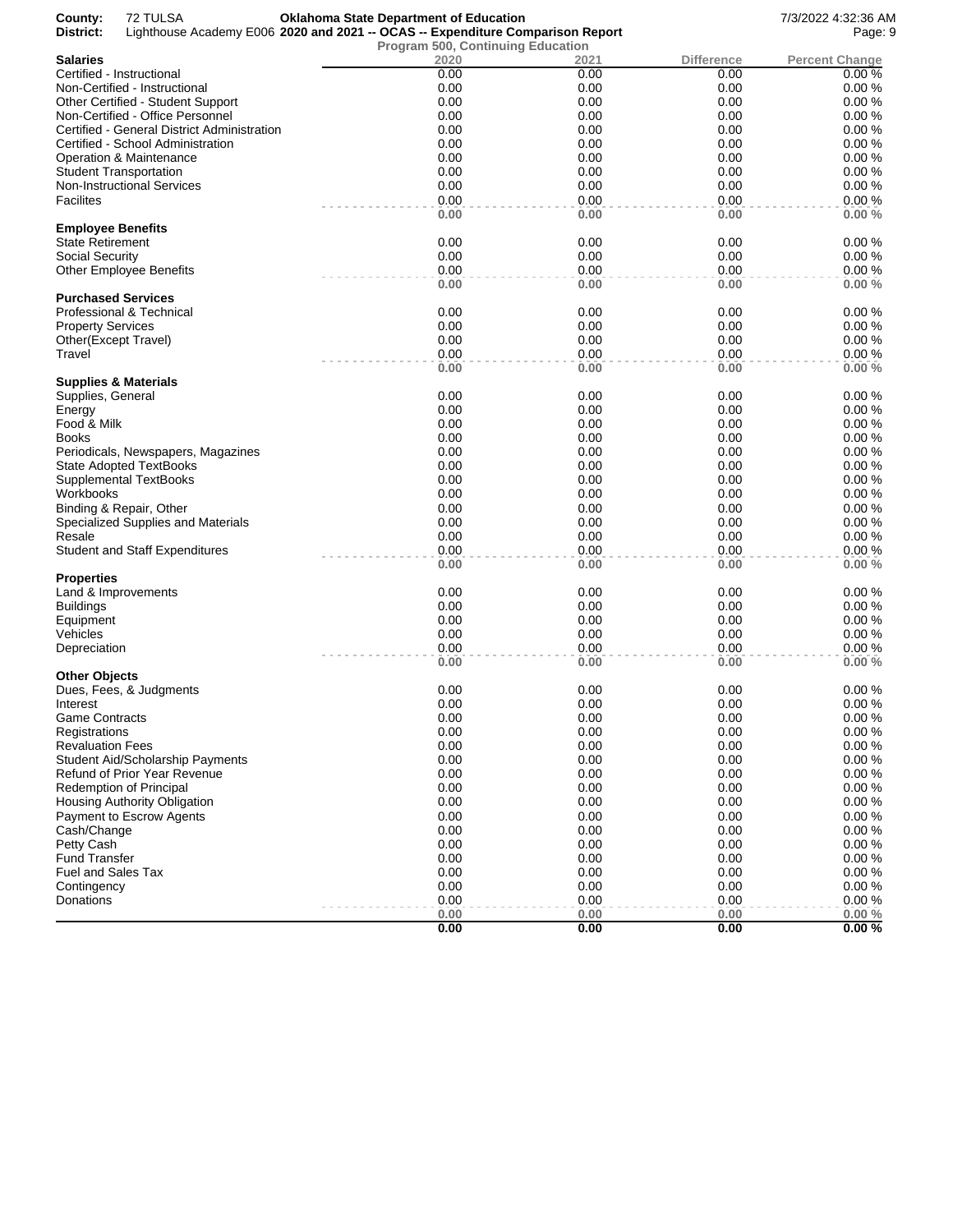| County:<br>District:      | 72 TULSA                                    | <b>Oklahoma State Department of Education</b><br>Lighthouse Academy E006 2020 and 2021 -- OCAS -- Expenditure Comparison Report |                      |                              | 7/3/2022 4:32:36 AM<br>Page: 10 |
|---------------------------|---------------------------------------------|---------------------------------------------------------------------------------------------------------------------------------|----------------------|------------------------------|---------------------------------|
|                           |                                             | Program 600 & 900, Community/Extra Curricular                                                                                   |                      |                              |                                 |
| <b>Salaries</b>           |                                             | 2020                                                                                                                            | 2021                 | Difference                   | <b>Percent Change</b>           |
|                           | Certified - Instructional                   | 0.00                                                                                                                            | 0.00                 | 0.00                         | 0.00%                           |
|                           | Non-Certified - Instructional               | 0.00                                                                                                                            | 0.00                 | 0.00                         | 0.00%                           |
|                           | Other Certified - Student Support           | 0.00                                                                                                                            | 0.00                 | 0.00                         | 0.00%                           |
|                           |                                             | 0.00                                                                                                                            | 0.00                 | 0.00                         | 0.00%                           |
|                           | Non-Certified - Office Personnel            |                                                                                                                                 |                      |                              |                                 |
|                           | Certified - General District Administration | 0.00                                                                                                                            | 0.00                 | 0.00                         | 0.00%                           |
|                           | Certified - School Administration           | 0.00                                                                                                                            | 0.00                 | 0.00                         | 0.00%                           |
|                           | Operation & Maintenance                     | 0.00                                                                                                                            | 0.00                 | 0.00                         | 0.00%                           |
|                           | <b>Student Transportation</b>               | 0.00                                                                                                                            | 0.00                 | 0.00                         | 0.00%                           |
|                           | <b>Non-Instructional Services</b>           | 0.00                                                                                                                            | 0.00                 | 0.00                         | 0.00%                           |
| Facilites                 |                                             | 0.00<br>0.00                                                                                                                    | 0.00<br>0.00         | 0.00<br>0.00                 | 0.00%<br>0.00%                  |
| <b>Employee Benefits</b>  |                                             |                                                                                                                                 |                      |                              |                                 |
| State Retirement          |                                             | 0.00                                                                                                                            | 0.00                 | 0.00                         | 0.00%                           |
| Social Security           |                                             | 0.00                                                                                                                            | 0.00                 | 0.00                         | 0.00%                           |
|                           | <b>Other Employee Benefits</b>              | 0.00                                                                                                                            | 0.00                 | 0.00                         | 0.00%                           |
|                           |                                             | 0.00                                                                                                                            | 0.00                 | 0.00                         | 0.00%                           |
|                           | <b>Purchased Services</b>                   |                                                                                                                                 |                      |                              |                                 |
|                           | Professional & Technical                    | 0.00                                                                                                                            | 0.00                 | 0.00                         | 0.00%                           |
| <b>Property Services</b>  |                                             | 337.17                                                                                                                          | 0.00                 | $-337.17$                    | -100.00%                        |
| Other(Except Travel)      |                                             | 2,143.43                                                                                                                        | 475.50               | $-1,667.93$                  | -77.82%                         |
| Travel                    |                                             | 0.00                                                                                                                            | 0.00                 | 0.00                         | 0.00%                           |
|                           | Supplies & Materials                        | 2,480.60                                                                                                                        | 475.50               | $-2,005.10$                  | $-80.83%$                       |
| Supplies, General         |                                             | 66.23                                                                                                                           | 0.00                 | -66.23                       | -100.00%                        |
| Energy                    |                                             | 0.00                                                                                                                            | 0.00                 | 0.00                         | 0.00%                           |
| Food & Milk               |                                             | 0.00                                                                                                                            | 0.00                 | 0.00                         | 0.00%                           |
| Books                     |                                             | 0.00                                                                                                                            | 0.00                 | 0.00                         | 0.00%                           |
|                           | Periodicals, Newspapers, Magazines          | 0.00                                                                                                                            | 0.00                 | 0.00                         | 0.00%                           |
|                           | State Adopted TextBooks                     | 0.00                                                                                                                            | 0.00                 | 0.00                         | 0.00%                           |
|                           | Supplemental TextBooks                      | 0.00                                                                                                                            | 0.00                 | 0.00                         | 0.00%                           |
| Workbooks                 |                                             | 0.00                                                                                                                            | 0.00                 | 0.00                         | 0.00%                           |
|                           | Binding & Repair, Other                     | 0.00                                                                                                                            | 0.00                 | 0.00                         | 0.00%                           |
|                           |                                             | 80.00                                                                                                                           | 0.00                 | $-80.00$                     | $-100.00\%$                     |
|                           | Specialized Supplies and Materials          |                                                                                                                                 |                      |                              |                                 |
| Resale                    |                                             | 0.00                                                                                                                            | 879.88               | 879.88                       | 0.00%                           |
|                           | <b>Student and Staff Expenditures</b>       | 14,034.31<br>14,180.54                                                                                                          | 1,536.24<br>2,416.12 | $-12,498.07$<br>$-11,764.42$ | $-89.05%$<br>$-82.96%$          |
| <b>Properties</b>         |                                             |                                                                                                                                 |                      |                              |                                 |
|                           | Land & Improvements                         | 0.00                                                                                                                            | 0.00                 | 0.00                         | 0.00%                           |
| <b>Buildings</b>          |                                             | 0.00                                                                                                                            | 0.00                 | 0.00                         | 0.00%                           |
| Equipment                 |                                             | 0.00                                                                                                                            | 0.00                 | 0.00                         | 0.00%                           |
| Vehicles                  |                                             | 0.00                                                                                                                            | 0.00                 | 0.00                         | 0.00%                           |
| Depreciation              |                                             | 0.00                                                                                                                            | 0.00                 | 0.00                         | 0.00%                           |
|                           |                                             | 0.00                                                                                                                            | 0.00                 | 0.00                         | 0.00%                           |
| <b>Other Objects</b>      |                                             | 0.00                                                                                                                            | 245.00               |                              |                                 |
|                           | Dues, Fees, & Judgments                     |                                                                                                                                 |                      | 245.00                       | 0.00%                           |
| Interest                  |                                             | 0.00                                                                                                                            | 0.00                 | 0.00                         | 0.00 %                          |
| Game Contracts            |                                             | 0.00                                                                                                                            | 0.00                 | 0.00                         | 0.00%                           |
| Registrations             |                                             | 0.00                                                                                                                            | 0.00                 | 0.00                         | 0.00%                           |
| <b>Revaluation Fees</b>   |                                             | 0.00                                                                                                                            | 0.00                 | 0.00                         | 0.00%                           |
|                           | <b>Student Aid/Scholarship Payments</b>     | 0.00                                                                                                                            | 0.00                 | 0.00                         | 0.00%                           |
|                           | Refund of Prior Year Revenue                | 0.00                                                                                                                            | 0.00                 | 0.00                         | 0.00%                           |
|                           | Redemption of Principal                     | 0.00                                                                                                                            | 0.00                 | 0.00                         | 0.00%                           |
|                           | Housing Authority Obligation                | 0.00                                                                                                                            | 0.00                 | 0.00                         | 0.00%                           |
|                           | Payment to Escrow Agents                    | 0.00                                                                                                                            | 0.00                 | 0.00                         | 0.00%                           |
| Cash/Change               |                                             | 0.00                                                                                                                            | 0.00                 | 0.00                         | 0.00%                           |
| Petty Cash                |                                             | 0.00                                                                                                                            | 0.00                 | 0.00                         | 0.00%                           |
| <b>Fund Transfer</b>      |                                             | 0.00                                                                                                                            | 0.00                 | 0.00                         | 0.00%                           |
| <b>Fuel and Sales Tax</b> |                                             | 0.00                                                                                                                            | 0.00                 | 0.00                         | 0.00%                           |
| Contingency               |                                             | 0.00                                                                                                                            | 0.00                 | 0.00                         | 0.00%                           |
| Donations                 |                                             | 0.00                                                                                                                            | 0.00                 | 0.00                         | 0.00%                           |
|                           |                                             | 0.00                                                                                                                            | 245.00               | 245.00                       | 0.00%                           |
|                           |                                             | 16,661.14                                                                                                                       | 3,136.62             | $-13,524.52$                 | $-81.17%$                       |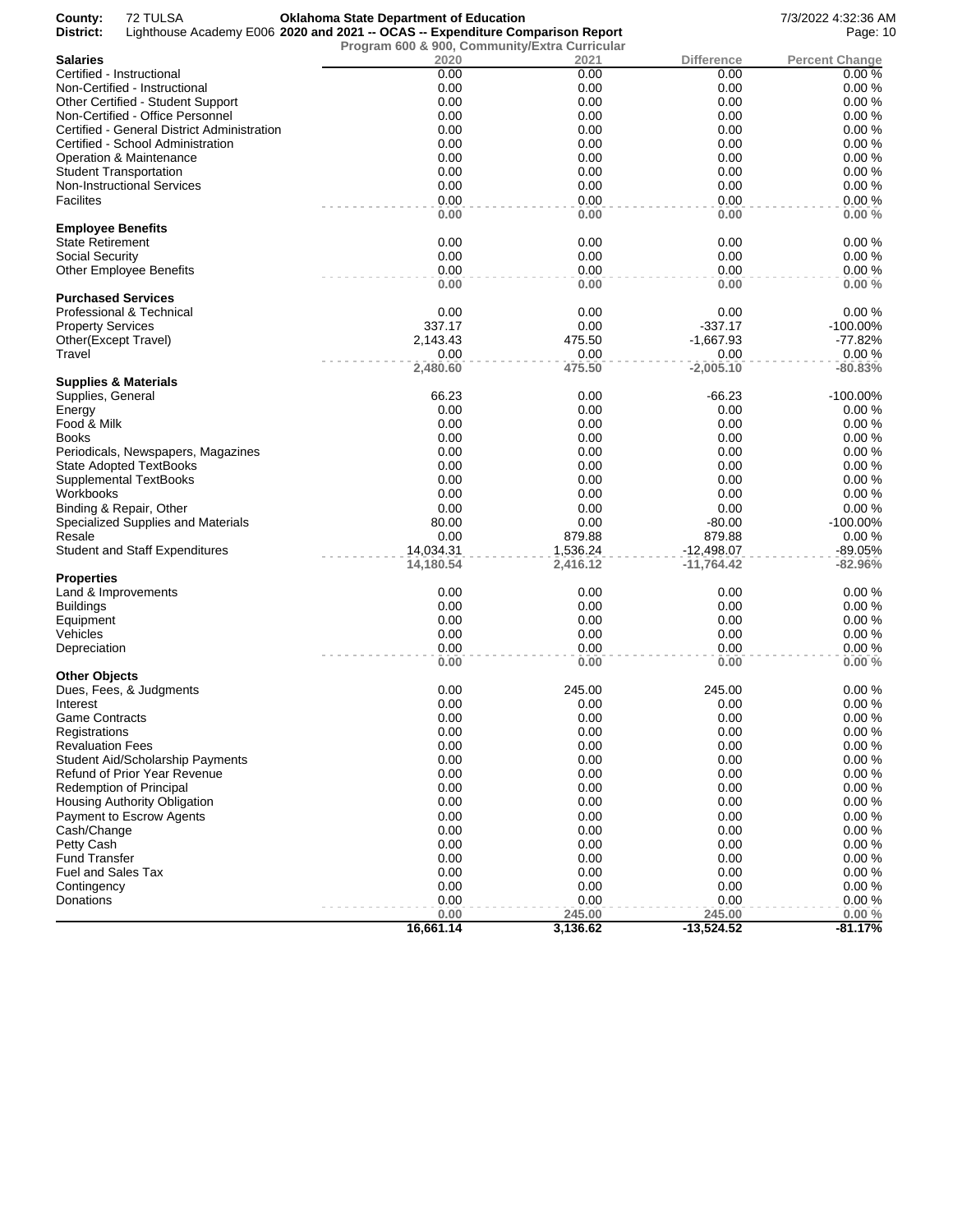| <b>Salaries</b><br>2020<br><b>Difference</b><br><b>Percent Change</b><br>2021<br>0.00<br>Certified - Instructional<br>0.00<br>0.00<br>0.00%<br>0.00<br>0.00<br>0.00<br>0.00%<br>Non-Certified - Instructional<br>0.00<br>0.00<br>0.00<br>0.00%<br>Other Certified - Student Support<br>0.00<br>0.00<br>0.00<br>0.00%<br>Non-Certified - Office Personnel<br>0.00<br>0.00<br>0.00<br>0.00%<br>Certified - General District Administration<br>0.00<br>0.00<br>0.00<br>0.00%<br>Certified - School Administration<br>0.00<br>0.00<br>0.00<br>0.00%<br>Operation & Maintenance<br>0.00<br>0.00<br>0.00<br>0.00%<br><b>Student Transportation</b><br>0.00<br>0.00<br>0.00<br>0.00%<br><b>Non-Instructional Services</b><br><b>Facilites</b><br>0.00<br>0.00<br>0.00<br>0.00%<br>0.00<br>0.00<br>0.00%<br>0.00<br><b>Employee Benefits</b><br>0.00<br>0.00<br>0.00<br>State Retirement<br>0.00%<br>0.00<br>0.00<br>0.00<br>0.00%<br>Social Security<br>0.00<br>0.00<br>0.00<br>0.00%<br><b>Other Employee Benefits</b><br>0.00<br>0.00%<br>0.00<br>0.00<br><b>Purchased Services</b><br>Professional & Technical<br>0.00<br>0.00<br>0.00<br>0.00%<br>0.00<br>0.00<br>0.00<br>0.00%<br><b>Property Services</b><br>0.00<br>0.00<br>0.00<br>0.00%<br>Other(Except Travel)<br>0.00<br>0.00<br>0.00<br>0.00%<br>0.00<br>0.00%<br>0.00<br>0.00<br>Supplies & Materials<br>0.00<br>0.00<br>Supplies, General<br>0.00<br>0.00%<br>0.00<br>0.00<br>0.00<br>0.00%<br>Energy<br>Food & Milk<br>0.00<br>0.00<br>0.00<br>0.00%<br>0.00<br>0.00<br>0.00<br>0.00%<br>Books<br>0.00<br>0.00<br>0.00<br>0.00%<br>Periodicals, Newspapers, Magazines<br>0.00<br>0.00<br>0.00<br>0.00%<br>State Adopted TextBooks<br>0.00<br>0.00<br>0.00<br>0.00%<br><b>Supplemental TextBooks</b><br>0.00<br>0.00<br>0.00<br>0.00%<br>Workbooks<br>0.00<br>0.00<br>0.00%<br>Binding & Repair, Other<br>0.00<br>0.00<br>0.00<br>0.00<br>0.00%<br>Specialized Supplies and Materials<br>0.00<br>0.00<br>0.00<br>0.00%<br>Resale<br>0.00<br>0.00<br>0.00<br>0.00%<br><b>Student and Staff Expenditures</b><br>0.00<br>0.00%<br>0.00<br>0.00<br>Properties<br>0.00<br>Land & Improvements<br>0.00<br>0.00<br>0.00%<br>0.00<br>0.00<br>0.00<br>0.00%<br>Buildings<br>0.00<br>0.00%<br>Equipment<br>0.00<br>0.00<br>0.00<br>0.00<br>0.00%<br>Vehicles<br>0.00<br>0.00<br>0.00<br>0.00%<br>Depreciation<br>0.00<br>0.00<br>0.00%<br>0.00<br>0.00<br><b>Other Objects</b><br>0.00<br>0.00<br>0.00<br>0.00%<br>Dues, Fees, & Judgments<br>Interest<br>0.00<br>0.00<br>0.00<br>0.00%<br>0.00<br>0.00<br>0.00<br>0.00%<br><b>Game Contracts</b><br>0.00<br>0.00<br>0.00%<br>0.00<br>Registrations<br>0.00<br>0.00%<br>0.00<br>0.00<br><b>Revaluation Fees</b><br>0.00<br>0.00<br>0.00<br>0.00%<br><b>Student Aid/Scholarship Payments</b><br>0.00%<br>0.00<br>0.00<br>0.00<br>Refund of Prior Year Revenue<br>Redemption of Principal<br>0.00<br>0.00<br>0.00<br>0.00%<br>0.00%<br>0.00<br>0.00<br>0.00<br>Housing Authority Obligation<br>0.00<br>0.00<br>0.00<br>0.00%<br>Payment to Escrow Agents<br>0.00<br>0.00<br>0.00<br>0.00%<br>Cash/Change<br>0.00<br>0.00<br>0.00<br>0.00%<br>Petty Cash<br>Fund Transfer<br>0.00<br>0.00<br>0.00<br>0.00%<br><b>Fuel and Sales Tax</b><br>0.00<br>0.00<br>0.00<br>0.00%<br>0.00<br>0.00<br>0.00<br>0.00%<br>Contingency<br>0.00<br>0.00<br>0.00<br>0.00%<br>Donations<br>0.00<br>0.00<br>0.00%<br>0.00<br>0.00<br>0.00<br>0.00<br>0.00% | 72 TULSA<br>County:<br>District:<br>Lighthouse Academy E006 2020 and 2021 -- OCAS -- Expenditure Comparison Report | <b>Oklahoma State Department of Education</b><br>Program 800, Competitive Sports |  | 7/3/2022 4:32:36 AM<br>Page: 11 |
|------------------------------------------------------------------------------------------------------------------------------------------------------------------------------------------------------------------------------------------------------------------------------------------------------------------------------------------------------------------------------------------------------------------------------------------------------------------------------------------------------------------------------------------------------------------------------------------------------------------------------------------------------------------------------------------------------------------------------------------------------------------------------------------------------------------------------------------------------------------------------------------------------------------------------------------------------------------------------------------------------------------------------------------------------------------------------------------------------------------------------------------------------------------------------------------------------------------------------------------------------------------------------------------------------------------------------------------------------------------------------------------------------------------------------------------------------------------------------------------------------------------------------------------------------------------------------------------------------------------------------------------------------------------------------------------------------------------------------------------------------------------------------------------------------------------------------------------------------------------------------------------------------------------------------------------------------------------------------------------------------------------------------------------------------------------------------------------------------------------------------------------------------------------------------------------------------------------------------------------------------------------------------------------------------------------------------------------------------------------------------------------------------------------------------------------------------------------------------------------------------------------------------------------------------------------------------------------------------------------------------------------------------------------------------------------------------------------------------------------------------------------------------------------------------------------------------------------------------------------------------------------------------------------------------------------------------------------------------------------------------------------------------------------------------------------------------------------------------------------------------------------------------------------------------------------------------------------------------------------------------------------------------------------------------------------------------------------------------------------------------------------------------------------------------------|--------------------------------------------------------------------------------------------------------------------|----------------------------------------------------------------------------------|--|---------------------------------|
|                                                                                                                                                                                                                                                                                                                                                                                                                                                                                                                                                                                                                                                                                                                                                                                                                                                                                                                                                                                                                                                                                                                                                                                                                                                                                                                                                                                                                                                                                                                                                                                                                                                                                                                                                                                                                                                                                                                                                                                                                                                                                                                                                                                                                                                                                                                                                                                                                                                                                                                                                                                                                                                                                                                                                                                                                                                                                                                                                                                                                                                                                                                                                                                                                                                                                                                                                                                                                                    |                                                                                                                    |                                                                                  |  |                                 |
|                                                                                                                                                                                                                                                                                                                                                                                                                                                                                                                                                                                                                                                                                                                                                                                                                                                                                                                                                                                                                                                                                                                                                                                                                                                                                                                                                                                                                                                                                                                                                                                                                                                                                                                                                                                                                                                                                                                                                                                                                                                                                                                                                                                                                                                                                                                                                                                                                                                                                                                                                                                                                                                                                                                                                                                                                                                                                                                                                                                                                                                                                                                                                                                                                                                                                                                                                                                                                                    |                                                                                                                    |                                                                                  |  |                                 |
|                                                                                                                                                                                                                                                                                                                                                                                                                                                                                                                                                                                                                                                                                                                                                                                                                                                                                                                                                                                                                                                                                                                                                                                                                                                                                                                                                                                                                                                                                                                                                                                                                                                                                                                                                                                                                                                                                                                                                                                                                                                                                                                                                                                                                                                                                                                                                                                                                                                                                                                                                                                                                                                                                                                                                                                                                                                                                                                                                                                                                                                                                                                                                                                                                                                                                                                                                                                                                                    |                                                                                                                    |                                                                                  |  |                                 |
|                                                                                                                                                                                                                                                                                                                                                                                                                                                                                                                                                                                                                                                                                                                                                                                                                                                                                                                                                                                                                                                                                                                                                                                                                                                                                                                                                                                                                                                                                                                                                                                                                                                                                                                                                                                                                                                                                                                                                                                                                                                                                                                                                                                                                                                                                                                                                                                                                                                                                                                                                                                                                                                                                                                                                                                                                                                                                                                                                                                                                                                                                                                                                                                                                                                                                                                                                                                                                                    |                                                                                                                    |                                                                                  |  |                                 |
|                                                                                                                                                                                                                                                                                                                                                                                                                                                                                                                                                                                                                                                                                                                                                                                                                                                                                                                                                                                                                                                                                                                                                                                                                                                                                                                                                                                                                                                                                                                                                                                                                                                                                                                                                                                                                                                                                                                                                                                                                                                                                                                                                                                                                                                                                                                                                                                                                                                                                                                                                                                                                                                                                                                                                                                                                                                                                                                                                                                                                                                                                                                                                                                                                                                                                                                                                                                                                                    |                                                                                                                    |                                                                                  |  |                                 |
|                                                                                                                                                                                                                                                                                                                                                                                                                                                                                                                                                                                                                                                                                                                                                                                                                                                                                                                                                                                                                                                                                                                                                                                                                                                                                                                                                                                                                                                                                                                                                                                                                                                                                                                                                                                                                                                                                                                                                                                                                                                                                                                                                                                                                                                                                                                                                                                                                                                                                                                                                                                                                                                                                                                                                                                                                                                                                                                                                                                                                                                                                                                                                                                                                                                                                                                                                                                                                                    |                                                                                                                    |                                                                                  |  |                                 |
|                                                                                                                                                                                                                                                                                                                                                                                                                                                                                                                                                                                                                                                                                                                                                                                                                                                                                                                                                                                                                                                                                                                                                                                                                                                                                                                                                                                                                                                                                                                                                                                                                                                                                                                                                                                                                                                                                                                                                                                                                                                                                                                                                                                                                                                                                                                                                                                                                                                                                                                                                                                                                                                                                                                                                                                                                                                                                                                                                                                                                                                                                                                                                                                                                                                                                                                                                                                                                                    |                                                                                                                    |                                                                                  |  |                                 |
|                                                                                                                                                                                                                                                                                                                                                                                                                                                                                                                                                                                                                                                                                                                                                                                                                                                                                                                                                                                                                                                                                                                                                                                                                                                                                                                                                                                                                                                                                                                                                                                                                                                                                                                                                                                                                                                                                                                                                                                                                                                                                                                                                                                                                                                                                                                                                                                                                                                                                                                                                                                                                                                                                                                                                                                                                                                                                                                                                                                                                                                                                                                                                                                                                                                                                                                                                                                                                                    |                                                                                                                    |                                                                                  |  |                                 |
|                                                                                                                                                                                                                                                                                                                                                                                                                                                                                                                                                                                                                                                                                                                                                                                                                                                                                                                                                                                                                                                                                                                                                                                                                                                                                                                                                                                                                                                                                                                                                                                                                                                                                                                                                                                                                                                                                                                                                                                                                                                                                                                                                                                                                                                                                                                                                                                                                                                                                                                                                                                                                                                                                                                                                                                                                                                                                                                                                                                                                                                                                                                                                                                                                                                                                                                                                                                                                                    |                                                                                                                    |                                                                                  |  |                                 |
|                                                                                                                                                                                                                                                                                                                                                                                                                                                                                                                                                                                                                                                                                                                                                                                                                                                                                                                                                                                                                                                                                                                                                                                                                                                                                                                                                                                                                                                                                                                                                                                                                                                                                                                                                                                                                                                                                                                                                                                                                                                                                                                                                                                                                                                                                                                                                                                                                                                                                                                                                                                                                                                                                                                                                                                                                                                                                                                                                                                                                                                                                                                                                                                                                                                                                                                                                                                                                                    |                                                                                                                    |                                                                                  |  |                                 |
|                                                                                                                                                                                                                                                                                                                                                                                                                                                                                                                                                                                                                                                                                                                                                                                                                                                                                                                                                                                                                                                                                                                                                                                                                                                                                                                                                                                                                                                                                                                                                                                                                                                                                                                                                                                                                                                                                                                                                                                                                                                                                                                                                                                                                                                                                                                                                                                                                                                                                                                                                                                                                                                                                                                                                                                                                                                                                                                                                                                                                                                                                                                                                                                                                                                                                                                                                                                                                                    |                                                                                                                    |                                                                                  |  |                                 |
|                                                                                                                                                                                                                                                                                                                                                                                                                                                                                                                                                                                                                                                                                                                                                                                                                                                                                                                                                                                                                                                                                                                                                                                                                                                                                                                                                                                                                                                                                                                                                                                                                                                                                                                                                                                                                                                                                                                                                                                                                                                                                                                                                                                                                                                                                                                                                                                                                                                                                                                                                                                                                                                                                                                                                                                                                                                                                                                                                                                                                                                                                                                                                                                                                                                                                                                                                                                                                                    |                                                                                                                    |                                                                                  |  |                                 |
|                                                                                                                                                                                                                                                                                                                                                                                                                                                                                                                                                                                                                                                                                                                                                                                                                                                                                                                                                                                                                                                                                                                                                                                                                                                                                                                                                                                                                                                                                                                                                                                                                                                                                                                                                                                                                                                                                                                                                                                                                                                                                                                                                                                                                                                                                                                                                                                                                                                                                                                                                                                                                                                                                                                                                                                                                                                                                                                                                                                                                                                                                                                                                                                                                                                                                                                                                                                                                                    |                                                                                                                    |                                                                                  |  |                                 |
|                                                                                                                                                                                                                                                                                                                                                                                                                                                                                                                                                                                                                                                                                                                                                                                                                                                                                                                                                                                                                                                                                                                                                                                                                                                                                                                                                                                                                                                                                                                                                                                                                                                                                                                                                                                                                                                                                                                                                                                                                                                                                                                                                                                                                                                                                                                                                                                                                                                                                                                                                                                                                                                                                                                                                                                                                                                                                                                                                                                                                                                                                                                                                                                                                                                                                                                                                                                                                                    |                                                                                                                    |                                                                                  |  |                                 |
|                                                                                                                                                                                                                                                                                                                                                                                                                                                                                                                                                                                                                                                                                                                                                                                                                                                                                                                                                                                                                                                                                                                                                                                                                                                                                                                                                                                                                                                                                                                                                                                                                                                                                                                                                                                                                                                                                                                                                                                                                                                                                                                                                                                                                                                                                                                                                                                                                                                                                                                                                                                                                                                                                                                                                                                                                                                                                                                                                                                                                                                                                                                                                                                                                                                                                                                                                                                                                                    |                                                                                                                    |                                                                                  |  |                                 |
|                                                                                                                                                                                                                                                                                                                                                                                                                                                                                                                                                                                                                                                                                                                                                                                                                                                                                                                                                                                                                                                                                                                                                                                                                                                                                                                                                                                                                                                                                                                                                                                                                                                                                                                                                                                                                                                                                                                                                                                                                                                                                                                                                                                                                                                                                                                                                                                                                                                                                                                                                                                                                                                                                                                                                                                                                                                                                                                                                                                                                                                                                                                                                                                                                                                                                                                                                                                                                                    |                                                                                                                    |                                                                                  |  |                                 |
|                                                                                                                                                                                                                                                                                                                                                                                                                                                                                                                                                                                                                                                                                                                                                                                                                                                                                                                                                                                                                                                                                                                                                                                                                                                                                                                                                                                                                                                                                                                                                                                                                                                                                                                                                                                                                                                                                                                                                                                                                                                                                                                                                                                                                                                                                                                                                                                                                                                                                                                                                                                                                                                                                                                                                                                                                                                                                                                                                                                                                                                                                                                                                                                                                                                                                                                                                                                                                                    |                                                                                                                    |                                                                                  |  |                                 |
|                                                                                                                                                                                                                                                                                                                                                                                                                                                                                                                                                                                                                                                                                                                                                                                                                                                                                                                                                                                                                                                                                                                                                                                                                                                                                                                                                                                                                                                                                                                                                                                                                                                                                                                                                                                                                                                                                                                                                                                                                                                                                                                                                                                                                                                                                                                                                                                                                                                                                                                                                                                                                                                                                                                                                                                                                                                                                                                                                                                                                                                                                                                                                                                                                                                                                                                                                                                                                                    |                                                                                                                    |                                                                                  |  |                                 |
|                                                                                                                                                                                                                                                                                                                                                                                                                                                                                                                                                                                                                                                                                                                                                                                                                                                                                                                                                                                                                                                                                                                                                                                                                                                                                                                                                                                                                                                                                                                                                                                                                                                                                                                                                                                                                                                                                                                                                                                                                                                                                                                                                                                                                                                                                                                                                                                                                                                                                                                                                                                                                                                                                                                                                                                                                                                                                                                                                                                                                                                                                                                                                                                                                                                                                                                                                                                                                                    |                                                                                                                    |                                                                                  |  |                                 |
|                                                                                                                                                                                                                                                                                                                                                                                                                                                                                                                                                                                                                                                                                                                                                                                                                                                                                                                                                                                                                                                                                                                                                                                                                                                                                                                                                                                                                                                                                                                                                                                                                                                                                                                                                                                                                                                                                                                                                                                                                                                                                                                                                                                                                                                                                                                                                                                                                                                                                                                                                                                                                                                                                                                                                                                                                                                                                                                                                                                                                                                                                                                                                                                                                                                                                                                                                                                                                                    |                                                                                                                    |                                                                                  |  |                                 |
|                                                                                                                                                                                                                                                                                                                                                                                                                                                                                                                                                                                                                                                                                                                                                                                                                                                                                                                                                                                                                                                                                                                                                                                                                                                                                                                                                                                                                                                                                                                                                                                                                                                                                                                                                                                                                                                                                                                                                                                                                                                                                                                                                                                                                                                                                                                                                                                                                                                                                                                                                                                                                                                                                                                                                                                                                                                                                                                                                                                                                                                                                                                                                                                                                                                                                                                                                                                                                                    |                                                                                                                    |                                                                                  |  |                                 |
|                                                                                                                                                                                                                                                                                                                                                                                                                                                                                                                                                                                                                                                                                                                                                                                                                                                                                                                                                                                                                                                                                                                                                                                                                                                                                                                                                                                                                                                                                                                                                                                                                                                                                                                                                                                                                                                                                                                                                                                                                                                                                                                                                                                                                                                                                                                                                                                                                                                                                                                                                                                                                                                                                                                                                                                                                                                                                                                                                                                                                                                                                                                                                                                                                                                                                                                                                                                                                                    | Travel                                                                                                             |                                                                                  |  |                                 |
|                                                                                                                                                                                                                                                                                                                                                                                                                                                                                                                                                                                                                                                                                                                                                                                                                                                                                                                                                                                                                                                                                                                                                                                                                                                                                                                                                                                                                                                                                                                                                                                                                                                                                                                                                                                                                                                                                                                                                                                                                                                                                                                                                                                                                                                                                                                                                                                                                                                                                                                                                                                                                                                                                                                                                                                                                                                                                                                                                                                                                                                                                                                                                                                                                                                                                                                                                                                                                                    |                                                                                                                    |                                                                                  |  |                                 |
|                                                                                                                                                                                                                                                                                                                                                                                                                                                                                                                                                                                                                                                                                                                                                                                                                                                                                                                                                                                                                                                                                                                                                                                                                                                                                                                                                                                                                                                                                                                                                                                                                                                                                                                                                                                                                                                                                                                                                                                                                                                                                                                                                                                                                                                                                                                                                                                                                                                                                                                                                                                                                                                                                                                                                                                                                                                                                                                                                                                                                                                                                                                                                                                                                                                                                                                                                                                                                                    |                                                                                                                    |                                                                                  |  |                                 |
|                                                                                                                                                                                                                                                                                                                                                                                                                                                                                                                                                                                                                                                                                                                                                                                                                                                                                                                                                                                                                                                                                                                                                                                                                                                                                                                                                                                                                                                                                                                                                                                                                                                                                                                                                                                                                                                                                                                                                                                                                                                                                                                                                                                                                                                                                                                                                                                                                                                                                                                                                                                                                                                                                                                                                                                                                                                                                                                                                                                                                                                                                                                                                                                                                                                                                                                                                                                                                                    |                                                                                                                    |                                                                                  |  |                                 |
|                                                                                                                                                                                                                                                                                                                                                                                                                                                                                                                                                                                                                                                                                                                                                                                                                                                                                                                                                                                                                                                                                                                                                                                                                                                                                                                                                                                                                                                                                                                                                                                                                                                                                                                                                                                                                                                                                                                                                                                                                                                                                                                                                                                                                                                                                                                                                                                                                                                                                                                                                                                                                                                                                                                                                                                                                                                                                                                                                                                                                                                                                                                                                                                                                                                                                                                                                                                                                                    |                                                                                                                    |                                                                                  |  |                                 |
|                                                                                                                                                                                                                                                                                                                                                                                                                                                                                                                                                                                                                                                                                                                                                                                                                                                                                                                                                                                                                                                                                                                                                                                                                                                                                                                                                                                                                                                                                                                                                                                                                                                                                                                                                                                                                                                                                                                                                                                                                                                                                                                                                                                                                                                                                                                                                                                                                                                                                                                                                                                                                                                                                                                                                                                                                                                                                                                                                                                                                                                                                                                                                                                                                                                                                                                                                                                                                                    |                                                                                                                    |                                                                                  |  |                                 |
|                                                                                                                                                                                                                                                                                                                                                                                                                                                                                                                                                                                                                                                                                                                                                                                                                                                                                                                                                                                                                                                                                                                                                                                                                                                                                                                                                                                                                                                                                                                                                                                                                                                                                                                                                                                                                                                                                                                                                                                                                                                                                                                                                                                                                                                                                                                                                                                                                                                                                                                                                                                                                                                                                                                                                                                                                                                                                                                                                                                                                                                                                                                                                                                                                                                                                                                                                                                                                                    |                                                                                                                    |                                                                                  |  |                                 |
|                                                                                                                                                                                                                                                                                                                                                                                                                                                                                                                                                                                                                                                                                                                                                                                                                                                                                                                                                                                                                                                                                                                                                                                                                                                                                                                                                                                                                                                                                                                                                                                                                                                                                                                                                                                                                                                                                                                                                                                                                                                                                                                                                                                                                                                                                                                                                                                                                                                                                                                                                                                                                                                                                                                                                                                                                                                                                                                                                                                                                                                                                                                                                                                                                                                                                                                                                                                                                                    |                                                                                                                    |                                                                                  |  |                                 |
|                                                                                                                                                                                                                                                                                                                                                                                                                                                                                                                                                                                                                                                                                                                                                                                                                                                                                                                                                                                                                                                                                                                                                                                                                                                                                                                                                                                                                                                                                                                                                                                                                                                                                                                                                                                                                                                                                                                                                                                                                                                                                                                                                                                                                                                                                                                                                                                                                                                                                                                                                                                                                                                                                                                                                                                                                                                                                                                                                                                                                                                                                                                                                                                                                                                                                                                                                                                                                                    |                                                                                                                    |                                                                                  |  |                                 |
|                                                                                                                                                                                                                                                                                                                                                                                                                                                                                                                                                                                                                                                                                                                                                                                                                                                                                                                                                                                                                                                                                                                                                                                                                                                                                                                                                                                                                                                                                                                                                                                                                                                                                                                                                                                                                                                                                                                                                                                                                                                                                                                                                                                                                                                                                                                                                                                                                                                                                                                                                                                                                                                                                                                                                                                                                                                                                                                                                                                                                                                                                                                                                                                                                                                                                                                                                                                                                                    |                                                                                                                    |                                                                                  |  |                                 |
|                                                                                                                                                                                                                                                                                                                                                                                                                                                                                                                                                                                                                                                                                                                                                                                                                                                                                                                                                                                                                                                                                                                                                                                                                                                                                                                                                                                                                                                                                                                                                                                                                                                                                                                                                                                                                                                                                                                                                                                                                                                                                                                                                                                                                                                                                                                                                                                                                                                                                                                                                                                                                                                                                                                                                                                                                                                                                                                                                                                                                                                                                                                                                                                                                                                                                                                                                                                                                                    |                                                                                                                    |                                                                                  |  |                                 |
|                                                                                                                                                                                                                                                                                                                                                                                                                                                                                                                                                                                                                                                                                                                                                                                                                                                                                                                                                                                                                                                                                                                                                                                                                                                                                                                                                                                                                                                                                                                                                                                                                                                                                                                                                                                                                                                                                                                                                                                                                                                                                                                                                                                                                                                                                                                                                                                                                                                                                                                                                                                                                                                                                                                                                                                                                                                                                                                                                                                                                                                                                                                                                                                                                                                                                                                                                                                                                                    |                                                                                                                    |                                                                                  |  |                                 |
|                                                                                                                                                                                                                                                                                                                                                                                                                                                                                                                                                                                                                                                                                                                                                                                                                                                                                                                                                                                                                                                                                                                                                                                                                                                                                                                                                                                                                                                                                                                                                                                                                                                                                                                                                                                                                                                                                                                                                                                                                                                                                                                                                                                                                                                                                                                                                                                                                                                                                                                                                                                                                                                                                                                                                                                                                                                                                                                                                                                                                                                                                                                                                                                                                                                                                                                                                                                                                                    |                                                                                                                    |                                                                                  |  |                                 |
|                                                                                                                                                                                                                                                                                                                                                                                                                                                                                                                                                                                                                                                                                                                                                                                                                                                                                                                                                                                                                                                                                                                                                                                                                                                                                                                                                                                                                                                                                                                                                                                                                                                                                                                                                                                                                                                                                                                                                                                                                                                                                                                                                                                                                                                                                                                                                                                                                                                                                                                                                                                                                                                                                                                                                                                                                                                                                                                                                                                                                                                                                                                                                                                                                                                                                                                                                                                                                                    |                                                                                                                    |                                                                                  |  |                                 |
|                                                                                                                                                                                                                                                                                                                                                                                                                                                                                                                                                                                                                                                                                                                                                                                                                                                                                                                                                                                                                                                                                                                                                                                                                                                                                                                                                                                                                                                                                                                                                                                                                                                                                                                                                                                                                                                                                                                                                                                                                                                                                                                                                                                                                                                                                                                                                                                                                                                                                                                                                                                                                                                                                                                                                                                                                                                                                                                                                                                                                                                                                                                                                                                                                                                                                                                                                                                                                                    |                                                                                                                    |                                                                                  |  |                                 |
|                                                                                                                                                                                                                                                                                                                                                                                                                                                                                                                                                                                                                                                                                                                                                                                                                                                                                                                                                                                                                                                                                                                                                                                                                                                                                                                                                                                                                                                                                                                                                                                                                                                                                                                                                                                                                                                                                                                                                                                                                                                                                                                                                                                                                                                                                                                                                                                                                                                                                                                                                                                                                                                                                                                                                                                                                                                                                                                                                                                                                                                                                                                                                                                                                                                                                                                                                                                                                                    |                                                                                                                    |                                                                                  |  |                                 |
|                                                                                                                                                                                                                                                                                                                                                                                                                                                                                                                                                                                                                                                                                                                                                                                                                                                                                                                                                                                                                                                                                                                                                                                                                                                                                                                                                                                                                                                                                                                                                                                                                                                                                                                                                                                                                                                                                                                                                                                                                                                                                                                                                                                                                                                                                                                                                                                                                                                                                                                                                                                                                                                                                                                                                                                                                                                                                                                                                                                                                                                                                                                                                                                                                                                                                                                                                                                                                                    |                                                                                                                    |                                                                                  |  |                                 |
|                                                                                                                                                                                                                                                                                                                                                                                                                                                                                                                                                                                                                                                                                                                                                                                                                                                                                                                                                                                                                                                                                                                                                                                                                                                                                                                                                                                                                                                                                                                                                                                                                                                                                                                                                                                                                                                                                                                                                                                                                                                                                                                                                                                                                                                                                                                                                                                                                                                                                                                                                                                                                                                                                                                                                                                                                                                                                                                                                                                                                                                                                                                                                                                                                                                                                                                                                                                                                                    |                                                                                                                    |                                                                                  |  |                                 |
|                                                                                                                                                                                                                                                                                                                                                                                                                                                                                                                                                                                                                                                                                                                                                                                                                                                                                                                                                                                                                                                                                                                                                                                                                                                                                                                                                                                                                                                                                                                                                                                                                                                                                                                                                                                                                                                                                                                                                                                                                                                                                                                                                                                                                                                                                                                                                                                                                                                                                                                                                                                                                                                                                                                                                                                                                                                                                                                                                                                                                                                                                                                                                                                                                                                                                                                                                                                                                                    |                                                                                                                    |                                                                                  |  |                                 |
|                                                                                                                                                                                                                                                                                                                                                                                                                                                                                                                                                                                                                                                                                                                                                                                                                                                                                                                                                                                                                                                                                                                                                                                                                                                                                                                                                                                                                                                                                                                                                                                                                                                                                                                                                                                                                                                                                                                                                                                                                                                                                                                                                                                                                                                                                                                                                                                                                                                                                                                                                                                                                                                                                                                                                                                                                                                                                                                                                                                                                                                                                                                                                                                                                                                                                                                                                                                                                                    |                                                                                                                    |                                                                                  |  |                                 |
|                                                                                                                                                                                                                                                                                                                                                                                                                                                                                                                                                                                                                                                                                                                                                                                                                                                                                                                                                                                                                                                                                                                                                                                                                                                                                                                                                                                                                                                                                                                                                                                                                                                                                                                                                                                                                                                                                                                                                                                                                                                                                                                                                                                                                                                                                                                                                                                                                                                                                                                                                                                                                                                                                                                                                                                                                                                                                                                                                                                                                                                                                                                                                                                                                                                                                                                                                                                                                                    |                                                                                                                    |                                                                                  |  |                                 |
|                                                                                                                                                                                                                                                                                                                                                                                                                                                                                                                                                                                                                                                                                                                                                                                                                                                                                                                                                                                                                                                                                                                                                                                                                                                                                                                                                                                                                                                                                                                                                                                                                                                                                                                                                                                                                                                                                                                                                                                                                                                                                                                                                                                                                                                                                                                                                                                                                                                                                                                                                                                                                                                                                                                                                                                                                                                                                                                                                                                                                                                                                                                                                                                                                                                                                                                                                                                                                                    |                                                                                                                    |                                                                                  |  |                                 |
|                                                                                                                                                                                                                                                                                                                                                                                                                                                                                                                                                                                                                                                                                                                                                                                                                                                                                                                                                                                                                                                                                                                                                                                                                                                                                                                                                                                                                                                                                                                                                                                                                                                                                                                                                                                                                                                                                                                                                                                                                                                                                                                                                                                                                                                                                                                                                                                                                                                                                                                                                                                                                                                                                                                                                                                                                                                                                                                                                                                                                                                                                                                                                                                                                                                                                                                                                                                                                                    |                                                                                                                    |                                                                                  |  |                                 |
|                                                                                                                                                                                                                                                                                                                                                                                                                                                                                                                                                                                                                                                                                                                                                                                                                                                                                                                                                                                                                                                                                                                                                                                                                                                                                                                                                                                                                                                                                                                                                                                                                                                                                                                                                                                                                                                                                                                                                                                                                                                                                                                                                                                                                                                                                                                                                                                                                                                                                                                                                                                                                                                                                                                                                                                                                                                                                                                                                                                                                                                                                                                                                                                                                                                                                                                                                                                                                                    |                                                                                                                    |                                                                                  |  |                                 |
|                                                                                                                                                                                                                                                                                                                                                                                                                                                                                                                                                                                                                                                                                                                                                                                                                                                                                                                                                                                                                                                                                                                                                                                                                                                                                                                                                                                                                                                                                                                                                                                                                                                                                                                                                                                                                                                                                                                                                                                                                                                                                                                                                                                                                                                                                                                                                                                                                                                                                                                                                                                                                                                                                                                                                                                                                                                                                                                                                                                                                                                                                                                                                                                                                                                                                                                                                                                                                                    |                                                                                                                    |                                                                                  |  |                                 |
|                                                                                                                                                                                                                                                                                                                                                                                                                                                                                                                                                                                                                                                                                                                                                                                                                                                                                                                                                                                                                                                                                                                                                                                                                                                                                                                                                                                                                                                                                                                                                                                                                                                                                                                                                                                                                                                                                                                                                                                                                                                                                                                                                                                                                                                                                                                                                                                                                                                                                                                                                                                                                                                                                                                                                                                                                                                                                                                                                                                                                                                                                                                                                                                                                                                                                                                                                                                                                                    |                                                                                                                    |                                                                                  |  |                                 |
|                                                                                                                                                                                                                                                                                                                                                                                                                                                                                                                                                                                                                                                                                                                                                                                                                                                                                                                                                                                                                                                                                                                                                                                                                                                                                                                                                                                                                                                                                                                                                                                                                                                                                                                                                                                                                                                                                                                                                                                                                                                                                                                                                                                                                                                                                                                                                                                                                                                                                                                                                                                                                                                                                                                                                                                                                                                                                                                                                                                                                                                                                                                                                                                                                                                                                                                                                                                                                                    |                                                                                                                    |                                                                                  |  |                                 |
|                                                                                                                                                                                                                                                                                                                                                                                                                                                                                                                                                                                                                                                                                                                                                                                                                                                                                                                                                                                                                                                                                                                                                                                                                                                                                                                                                                                                                                                                                                                                                                                                                                                                                                                                                                                                                                                                                                                                                                                                                                                                                                                                                                                                                                                                                                                                                                                                                                                                                                                                                                                                                                                                                                                                                                                                                                                                                                                                                                                                                                                                                                                                                                                                                                                                                                                                                                                                                                    |                                                                                                                    |                                                                                  |  |                                 |
|                                                                                                                                                                                                                                                                                                                                                                                                                                                                                                                                                                                                                                                                                                                                                                                                                                                                                                                                                                                                                                                                                                                                                                                                                                                                                                                                                                                                                                                                                                                                                                                                                                                                                                                                                                                                                                                                                                                                                                                                                                                                                                                                                                                                                                                                                                                                                                                                                                                                                                                                                                                                                                                                                                                                                                                                                                                                                                                                                                                                                                                                                                                                                                                                                                                                                                                                                                                                                                    |                                                                                                                    |                                                                                  |  |                                 |
|                                                                                                                                                                                                                                                                                                                                                                                                                                                                                                                                                                                                                                                                                                                                                                                                                                                                                                                                                                                                                                                                                                                                                                                                                                                                                                                                                                                                                                                                                                                                                                                                                                                                                                                                                                                                                                                                                                                                                                                                                                                                                                                                                                                                                                                                                                                                                                                                                                                                                                                                                                                                                                                                                                                                                                                                                                                                                                                                                                                                                                                                                                                                                                                                                                                                                                                                                                                                                                    |                                                                                                                    |                                                                                  |  |                                 |
|                                                                                                                                                                                                                                                                                                                                                                                                                                                                                                                                                                                                                                                                                                                                                                                                                                                                                                                                                                                                                                                                                                                                                                                                                                                                                                                                                                                                                                                                                                                                                                                                                                                                                                                                                                                                                                                                                                                                                                                                                                                                                                                                                                                                                                                                                                                                                                                                                                                                                                                                                                                                                                                                                                                                                                                                                                                                                                                                                                                                                                                                                                                                                                                                                                                                                                                                                                                                                                    |                                                                                                                    |                                                                                  |  |                                 |
|                                                                                                                                                                                                                                                                                                                                                                                                                                                                                                                                                                                                                                                                                                                                                                                                                                                                                                                                                                                                                                                                                                                                                                                                                                                                                                                                                                                                                                                                                                                                                                                                                                                                                                                                                                                                                                                                                                                                                                                                                                                                                                                                                                                                                                                                                                                                                                                                                                                                                                                                                                                                                                                                                                                                                                                                                                                                                                                                                                                                                                                                                                                                                                                                                                                                                                                                                                                                                                    |                                                                                                                    |                                                                                  |  |                                 |
|                                                                                                                                                                                                                                                                                                                                                                                                                                                                                                                                                                                                                                                                                                                                                                                                                                                                                                                                                                                                                                                                                                                                                                                                                                                                                                                                                                                                                                                                                                                                                                                                                                                                                                                                                                                                                                                                                                                                                                                                                                                                                                                                                                                                                                                                                                                                                                                                                                                                                                                                                                                                                                                                                                                                                                                                                                                                                                                                                                                                                                                                                                                                                                                                                                                                                                                                                                                                                                    |                                                                                                                    |                                                                                  |  |                                 |
|                                                                                                                                                                                                                                                                                                                                                                                                                                                                                                                                                                                                                                                                                                                                                                                                                                                                                                                                                                                                                                                                                                                                                                                                                                                                                                                                                                                                                                                                                                                                                                                                                                                                                                                                                                                                                                                                                                                                                                                                                                                                                                                                                                                                                                                                                                                                                                                                                                                                                                                                                                                                                                                                                                                                                                                                                                                                                                                                                                                                                                                                                                                                                                                                                                                                                                                                                                                                                                    |                                                                                                                    |                                                                                  |  |                                 |
|                                                                                                                                                                                                                                                                                                                                                                                                                                                                                                                                                                                                                                                                                                                                                                                                                                                                                                                                                                                                                                                                                                                                                                                                                                                                                                                                                                                                                                                                                                                                                                                                                                                                                                                                                                                                                                                                                                                                                                                                                                                                                                                                                                                                                                                                                                                                                                                                                                                                                                                                                                                                                                                                                                                                                                                                                                                                                                                                                                                                                                                                                                                                                                                                                                                                                                                                                                                                                                    |                                                                                                                    |                                                                                  |  |                                 |
|                                                                                                                                                                                                                                                                                                                                                                                                                                                                                                                                                                                                                                                                                                                                                                                                                                                                                                                                                                                                                                                                                                                                                                                                                                                                                                                                                                                                                                                                                                                                                                                                                                                                                                                                                                                                                                                                                                                                                                                                                                                                                                                                                                                                                                                                                                                                                                                                                                                                                                                                                                                                                                                                                                                                                                                                                                                                                                                                                                                                                                                                                                                                                                                                                                                                                                                                                                                                                                    |                                                                                                                    |                                                                                  |  |                                 |
|                                                                                                                                                                                                                                                                                                                                                                                                                                                                                                                                                                                                                                                                                                                                                                                                                                                                                                                                                                                                                                                                                                                                                                                                                                                                                                                                                                                                                                                                                                                                                                                                                                                                                                                                                                                                                                                                                                                                                                                                                                                                                                                                                                                                                                                                                                                                                                                                                                                                                                                                                                                                                                                                                                                                                                                                                                                                                                                                                                                                                                                                                                                                                                                                                                                                                                                                                                                                                                    |                                                                                                                    |                                                                                  |  |                                 |
|                                                                                                                                                                                                                                                                                                                                                                                                                                                                                                                                                                                                                                                                                                                                                                                                                                                                                                                                                                                                                                                                                                                                                                                                                                                                                                                                                                                                                                                                                                                                                                                                                                                                                                                                                                                                                                                                                                                                                                                                                                                                                                                                                                                                                                                                                                                                                                                                                                                                                                                                                                                                                                                                                                                                                                                                                                                                                                                                                                                                                                                                                                                                                                                                                                                                                                                                                                                                                                    |                                                                                                                    |                                                                                  |  |                                 |
|                                                                                                                                                                                                                                                                                                                                                                                                                                                                                                                                                                                                                                                                                                                                                                                                                                                                                                                                                                                                                                                                                                                                                                                                                                                                                                                                                                                                                                                                                                                                                                                                                                                                                                                                                                                                                                                                                                                                                                                                                                                                                                                                                                                                                                                                                                                                                                                                                                                                                                                                                                                                                                                                                                                                                                                                                                                                                                                                                                                                                                                                                                                                                                                                                                                                                                                                                                                                                                    |                                                                                                                    |                                                                                  |  |                                 |
|                                                                                                                                                                                                                                                                                                                                                                                                                                                                                                                                                                                                                                                                                                                                                                                                                                                                                                                                                                                                                                                                                                                                                                                                                                                                                                                                                                                                                                                                                                                                                                                                                                                                                                                                                                                                                                                                                                                                                                                                                                                                                                                                                                                                                                                                                                                                                                                                                                                                                                                                                                                                                                                                                                                                                                                                                                                                                                                                                                                                                                                                                                                                                                                                                                                                                                                                                                                                                                    |                                                                                                                    |                                                                                  |  |                                 |
|                                                                                                                                                                                                                                                                                                                                                                                                                                                                                                                                                                                                                                                                                                                                                                                                                                                                                                                                                                                                                                                                                                                                                                                                                                                                                                                                                                                                                                                                                                                                                                                                                                                                                                                                                                                                                                                                                                                                                                                                                                                                                                                                                                                                                                                                                                                                                                                                                                                                                                                                                                                                                                                                                                                                                                                                                                                                                                                                                                                                                                                                                                                                                                                                                                                                                                                                                                                                                                    |                                                                                                                    |                                                                                  |  |                                 |